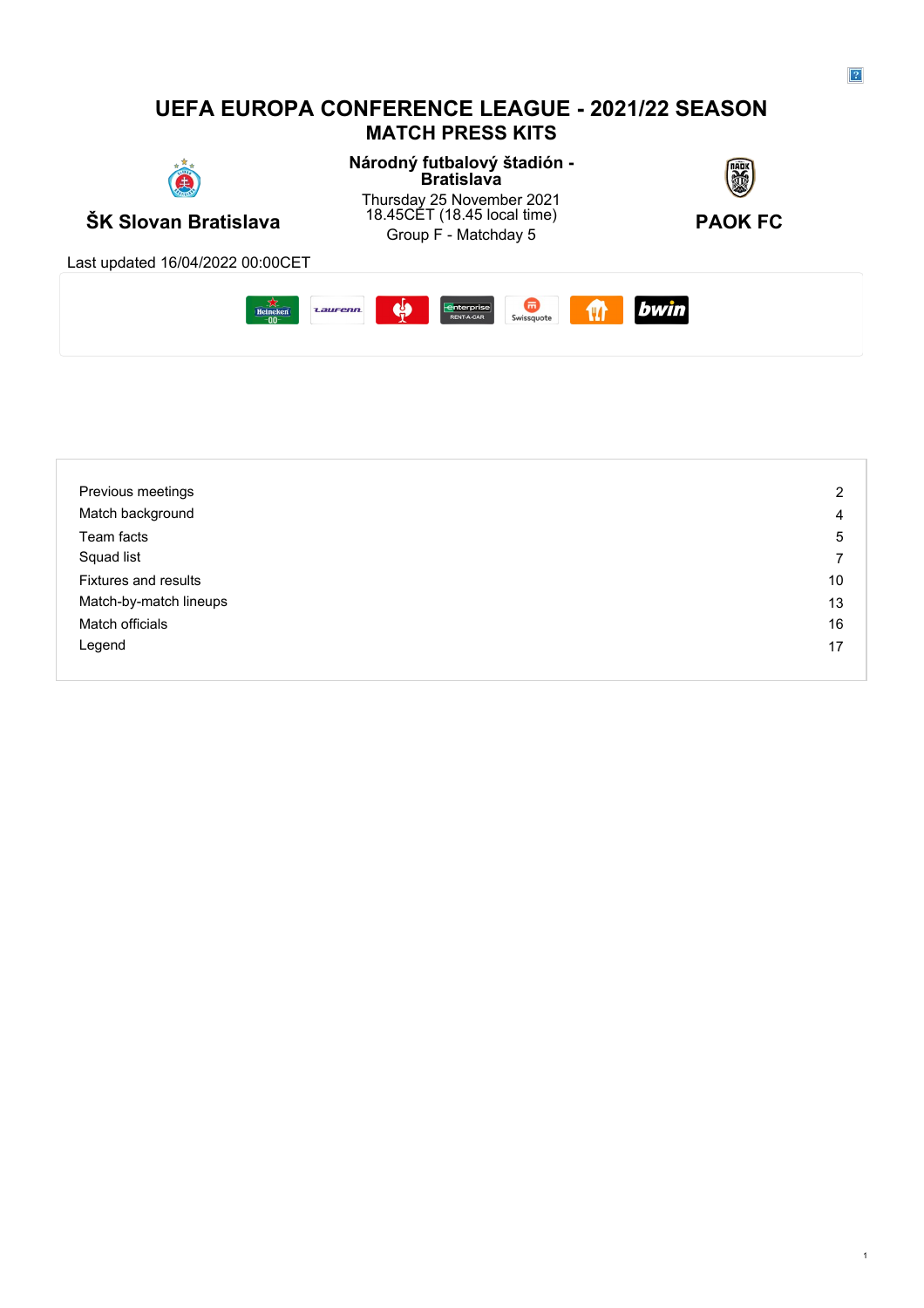# **Previous meetings**

## **Head to Head**

## **UEFA Europa Conference League**

| <b>Date</b> | <b>Stage</b> | Match                                       | Result | Venue    | Goalscorers       |
|-------------|--------------|---------------------------------------------|--------|----------|-------------------|
| 30/09/2021  | $\cap$<br>JU | <b>PAOK FC</b><br>rC - ŠK Slovan Bratislava |        | Salonika | Akpom 9; Green 15 |

## **UEFA Europa League**

| <b>Date</b> | <b>Stage</b>   | <b>Match</b>                             | <b>Result</b>          | <b>Venue</b>      | <b>Goalscorers</b>                                                         |
|-------------|----------------|------------------------------------------|------------------------|-------------------|----------------------------------------------------------------------------|
| 29/08/2019  | P <sub>O</sub> | PAOK FC - ŠK Slovan<br><b>Bratislava</b> | $3 - 2$<br>agg: 3-3 ag | Salonika          | Limnios 49, Świderski<br>50, Giannoulis 87;<br>Medveděv 38, De<br>Marco 62 |
| 22/08/2019  | P <sub>O</sub> | <b>ŠK Slovan Bratislava - PAOK</b><br>FC | 1-0                    | <b>Bratislava</b> | Abena 90+4                                                                 |

|                                                                    | Home |  |  |  |  | Away |  |  |  |  | Final | <b>Total</b> |  |  |                                         |  |  |  |  |
|--------------------------------------------------------------------|------|--|--|--|--|------|--|--|--|--|-------|--------------|--|--|-----------------------------------------|--|--|--|--|
|                                                                    |      |  |  |  |  |      |  |  |  |  |       |              |  |  | PId WDLPId WDLPId WDLPId WDLPId WDLGFGA |  |  |  |  |
| ŠK Slovan Bratislava                                               |      |  |  |  |  |      |  |  |  |  |       |              |  |  | 1 0 0 2 0 1 1 0 0 0 0 3 1 1 1 4 4       |  |  |  |  |
| <b>PAOK FC</b>                                                     |      |  |  |  |  |      |  |  |  |  |       |              |  |  |                                         |  |  |  |  |
| SK Slovan Bratislava - Record versus clubs from opponents' country |      |  |  |  |  |      |  |  |  |  |       |              |  |  |                                         |  |  |  |  |

## **UEFA Europa League**

| Date       | <b>Stage</b> | <b>Match</b>                                          | <b>Result</b>       | <b>Venue</b>      | <b>Goalscorers</b>                                 |
|------------|--------------|-------------------------------------------------------|---------------------|-------------------|----------------------------------------------------|
| 26/08/2021 | PO           | ŠK Slovan Bratislava -<br><b>Olympiacos FC</b>        | $2 - 2$<br>agg: 2-5 | <b>Bratislava</b> | Henty 41, Green 62;<br>El-Arabi 33, Onyekuru<br>54 |
| 19/08/2021 | PO           | <b>Olympiacos FC</b> - ŠK Slovan<br><b>Bratislava</b> | $3 - 0$             | <b>Piraeus</b>    | Camara 37, Cissé 52,<br>Bozhikov 68 (og)           |

## **UEFA Champions League**

| Date       | <b>Stage</b> | <b>Match</b>                                          | <b>Result</b>       | <b>Venue</b>      | <b>Goalscorers</b>             |
|------------|--------------|-------------------------------------------------------|---------------------|-------------------|--------------------------------|
| 05/08/2009 | QR3          | <b>Olympiacos FC</b> - ŠK Slovan<br><b>Bratislava</b> | $2 - 0$<br>agg: 4-0 | Piraeus           | Maresca 35, Diogo 56           |
| 29/07/2009 | QR3          | ŠK Slovan Bratislava -<br><b>Olympiacos FC</b>        | $0 - 2$             | <b>Bratislava</b> | Papadopoulos 2,<br>Leonardo 21 |

## **European Champions Clubs' Cup**

| <b>Date</b> | <b>Stage</b>   | <b>Match</b>                                      | <b>Result</b>       | <b>Venue</b> | <b>Goalscorers</b>                             |
|-------------|----------------|---------------------------------------------------|---------------------|--------------|------------------------------------------------|
| 04/11/1970  | R <sub>2</sub> | ŠK Slovan Bratislava -<br><b>Panathinaikos FC</b> | $2 - 1$<br>agg: 2-4 | Bratislava   | Medviď 31, Čapkovič<br>58; Antoniadis 52       |
| 21/10/1970  | R <sub>2</sub> | Panathinaikos FC - ŠK Slovan<br><b>Bratislava</b> | $3 - 0$             | Athens       | Domazos 3,<br>Antoniadis 55,<br>Deligiannis 88 |

## **PAOK FC - Record versus clubs from opponents' country**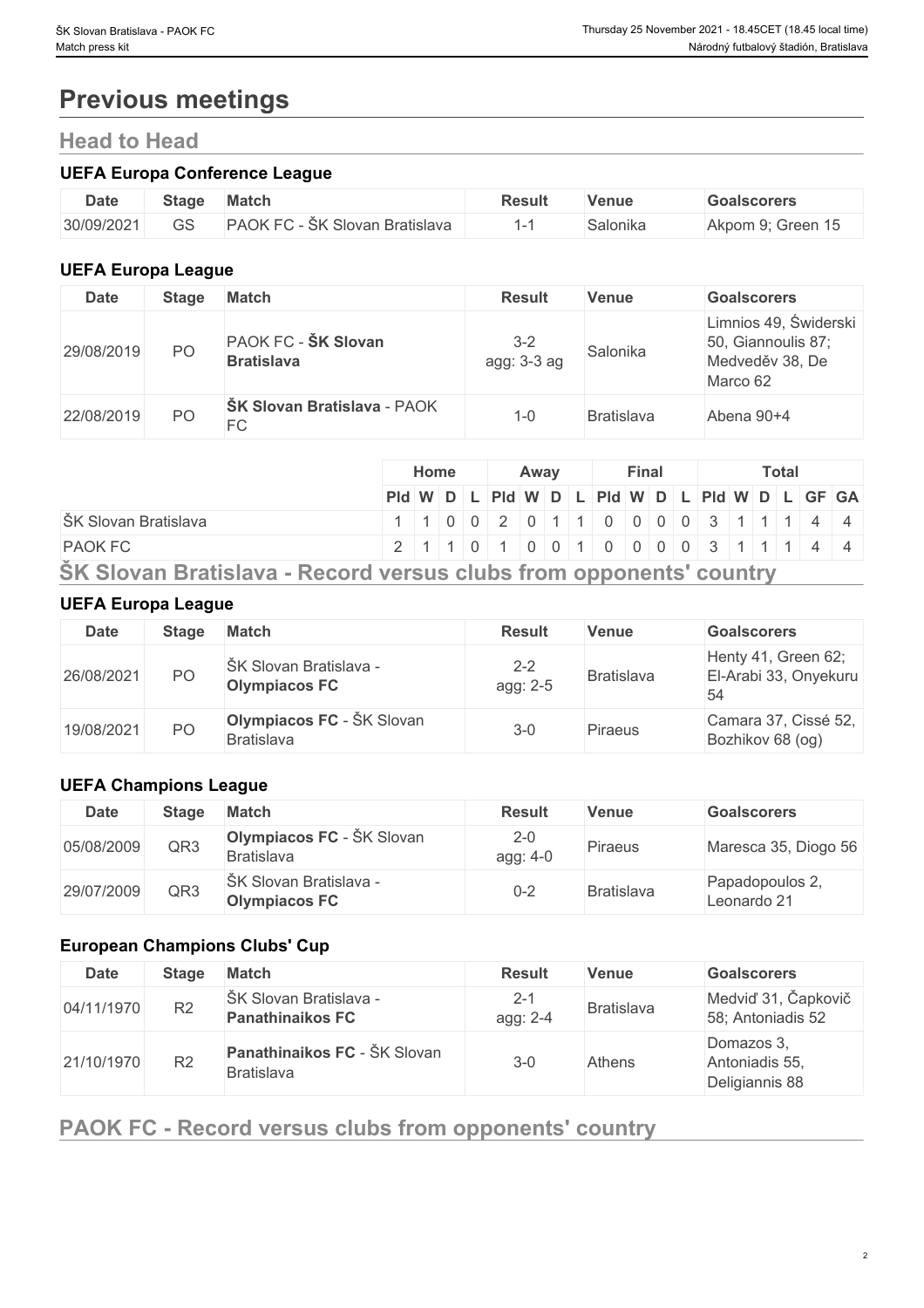## **UEFA Europa League**

| Date       | Stage | <b>Match</b>                       | <b>Result</b> | <b>Venue</b>  | <b>Goalscorers</b>                |
|------------|-------|------------------------------------|---------------|---------------|-----------------------------------|
| 06/08/2015 | QR3   | FC Spartak Trnava - PAOK FC        | agg: 1-2      | Zlate Moravce | Sabo 35 (P);<br>Konstantinidis 48 |
| 30/07/2015 | QR3   | <b>PAOK FC</b> - FC Spartak Trnava |               | Salonika      | Lucas Pérez 82                    |

## **UEFA Cup**

| <b>Date</b> | <b>Stage</b> | <b>Match</b>                       | <b>Result</b>       | <b>Venue</b> | <b>Goalscorers</b>                                                                                             |
|-------------|--------------|------------------------------------|---------------------|--------------|----------------------------------------------------------------------------------------------------------------|
| 26/08/1997  | 2QR          | FC Spartak Trnava - PAOK FC        | $0 - 1$<br>agg: 3-6 | Trnava       | Zagorakis 79                                                                                                   |
| 12/08/1997  | 2QR          | <b>PAOK FC</b> - FC Spartak Trnava | $5 - 3$             | Salonika     | Zagorakis 31,<br>Marangos 34,<br>Zoumboulis 45,<br>Frantzeskos 52,<br>Olivares 80; Ujlaky<br>21, 26, Luhovy 23 |

|                      | Home                                          |  | Away |  | Final |  | <b>Total</b> |  |  |
|----------------------|-----------------------------------------------|--|------|--|-------|--|--------------|--|--|
|                      | Pid W D L Pid W D L Pid W D L Pid W D L GF GA |  |      |  |       |  |              |  |  |
| ŠK Slovan Bratislava | 4 2 1 1 5 0 1 4 0 0 0 0 9 2 2 5 8 17          |  |      |  |       |  |              |  |  |
| <b>PAOK FC</b>       | 4 3 1 0 3 1 1 1 1 0 0 0 0 0 7 4 2 1 1 2 8     |  |      |  |       |  |              |  |  |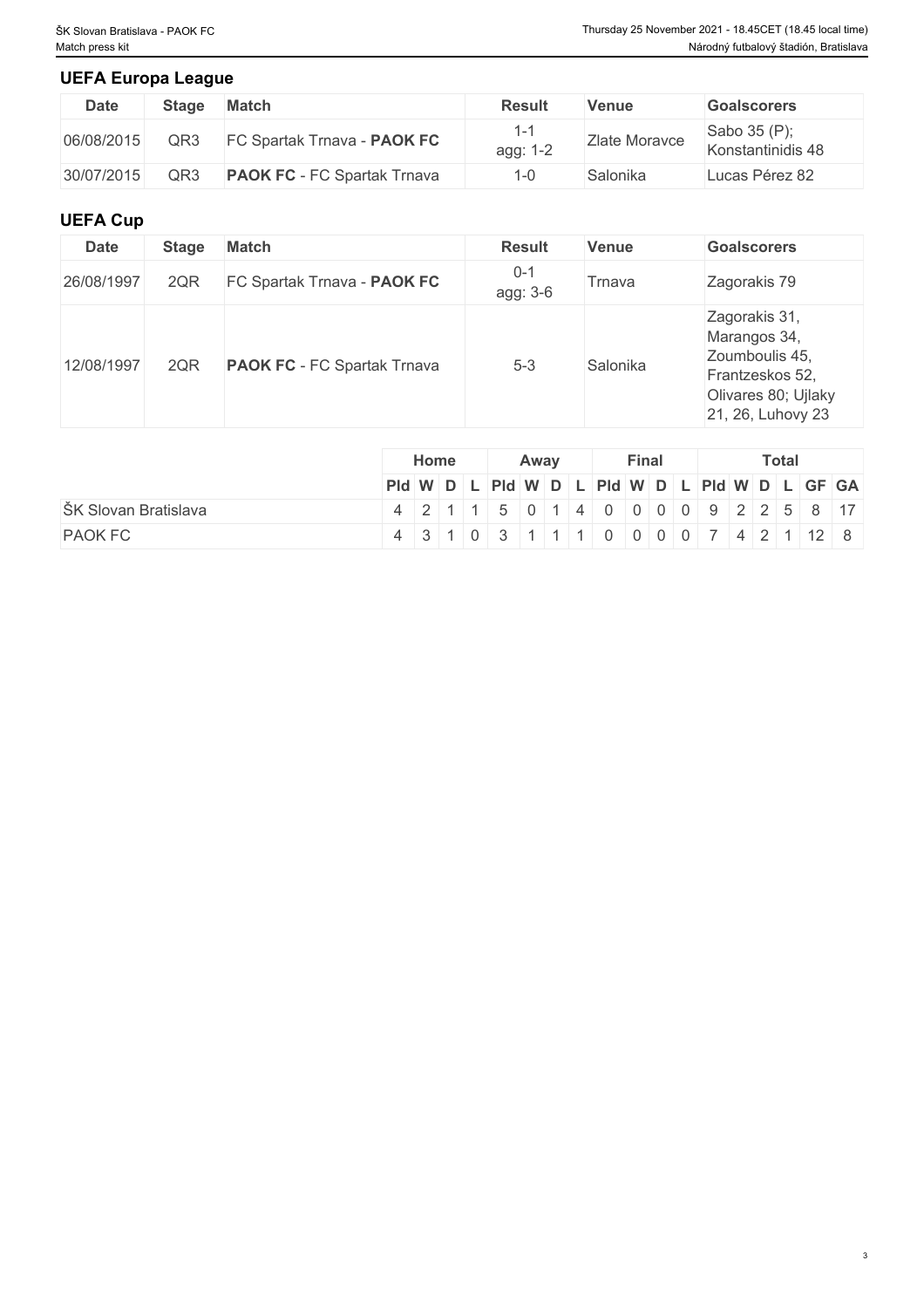# **Match background**

Slovan Bratislava and PAOK meet in the Slovakian capital on Matchday 5 locked together on seven points and aware that a victory for either side will ensure their safe passage through to the next phase of the UEFA Europa Conference League.

• Defeated 1-3 at home by Copenhagen in their opening fixture, Slovan grabbed their first two wins by beating Lincoln Red Imps home (2-0) and away (4-1), three of the six goals coming from Englishman Andre Green, while PAOK's unbeaten run ended on Matchday 4 with a 1-2 home defeat by a Copenhagen side they had overcome by the same score in Denmark a fortnight previously. St Sloven Beatlstone - PAOK FC<br>
Match background<br>
Match background<br>
Slovan Bratislava and PAOK meet in the Slovakian capital on Matchday 5 locked together on seven points and aware<br>
that a victory for either side will ensu

• The mathematics are simple for both clubs going into Matchday 5. A win will ensure a top-two finish, whereas a teams' qualification chances.

## **Previous meetings**

• The points were shared in Salonika on Matchday 2, former England youth internationals scoring for each side in a 1- 1 draw as Chuba Akpom opened the scoring for PAOK nine minutes in and Green equalised for Slovan six minutes later.

• The teams' one previous contest came in the 2019/20 UEFA Europa League play-offs, and it proved a close-run thing as Slovan edged out PAOK on away goals, their 3-2 defeat in Salonika securing a group stage berth after an added-time strike had given them a 1-0 first-leg win in Bratislava.

• Slovan's home record against Greek clubs is W2 D1 L1, the draw coming earlier this season as they were held 2-2 by Olympiacos in the second leg of the UEFA Europa League play-offs, losing the tie 5-2 on aggregate.

• PAOK's record in Slovakia is W1 D1 L1, their most recent encounter that defeat two years ago by Slovan.

# **Form guide**

## **Slovan**

2020/21, which counterbalanced eliminations on entry in the qualifying phase of both the UEFA Champions League and UEFA Europa League, to KÍ of the Faroe Islands and KuPS of Finland respectively.

**Example 19 and the most constrained successive Shares and Machine Slovakian league and Machine Slovakian and PAOK from British and RAOK from British and RAOK from British and RAOK from British and RAOK from the site and S** • UEFA Europa League group stage participants three times previously, Slovan are Slovakia's first representatives in the UEFA Europa Conference League proper. The start of their 2021/22 European campaign, under former Slovakia and the method is a control of the UEFA Company and the UEFA coach victory and the UEFA Champion and the UEFA Champions and the UEFA Champions and wich the UEFA Champions and the UEFA Champions and the UEFA Champions and t League and Maximum Maximum – three yearns and Control in Social Computer and Maximum maximum maximum maximum maximum maximum maximum maximum maximum maximum maximum maximum maximum maximum maximum maximum maximum maximum m former and Lincoln (4-2) and Olympiacos in the latter. • Defining 14 a three by Coperation in their coefing fisture. Clocon gradient the first two withs by besting the comparison to the fining fisture in the gradient in the group stage, with present the group stage of the gran unitarian unit of the cost of the state of the returning out the mean control in the control in the control in the control in the control in the control in the returning head control in the control in the returning that th detect will example a Row the Matchday 2 success in Copenhagen and Copenhagen into the Matchday 3 success in Copenhagen and Copenhagen and Copenhagen simulations in Copenhagen and Copenhagen and Copenhagen and Copenhagen a • The Machine the solution is although on Malerial of Derme England youth internationals control the rank of the son of Slovan's minimizeries on the son of Slovan's head collection. The team one previous contest came in th

• The Matchday 3 win against Lincoln was Slovan's first in five European games in Bratislava (D3 L1) and just their second in 11 home UEFA group stage fixtures (D1 L8).

## **PAOK**

• Regular performers in the UEFA Europa League group stage, where they have made eight appearances, PAOK are Greece's first representatives in the UEFA Europa Conference League equivalent. They qualified for the competition twice over last season, as runners-up in the league to Olympiacos and winners of the Greek Cup – for the eighth time – thanks to a 2-1 victory over the champions in the final.

getting the better of them, PAOK entered the UEFA Europa Conference League in the third qualifying round, where, Rijeka in the play-offs (1-1 h, 2-0 a).

• That victory at Rijeka in August ended PAOK's nine-match winless run on the road in UEFA competition (D1 L8). European away games for the first time in their history.

## **Links and trivia**

Olympiacos (2013/14) but did not play against PAOK.

• Nigerian internationals Rabiu Ibrahim (Slovan) and Anderson Esiti (PAOK) were team-mates at club level for Gent in 2016/17. Slovan's Uche Agbo has also played for Nigeria.

• Green is the joint highest scorer in the UEFA Europa Conference League group stage with four goals – the same number as Bodø/Glimt's Ola Solbakken.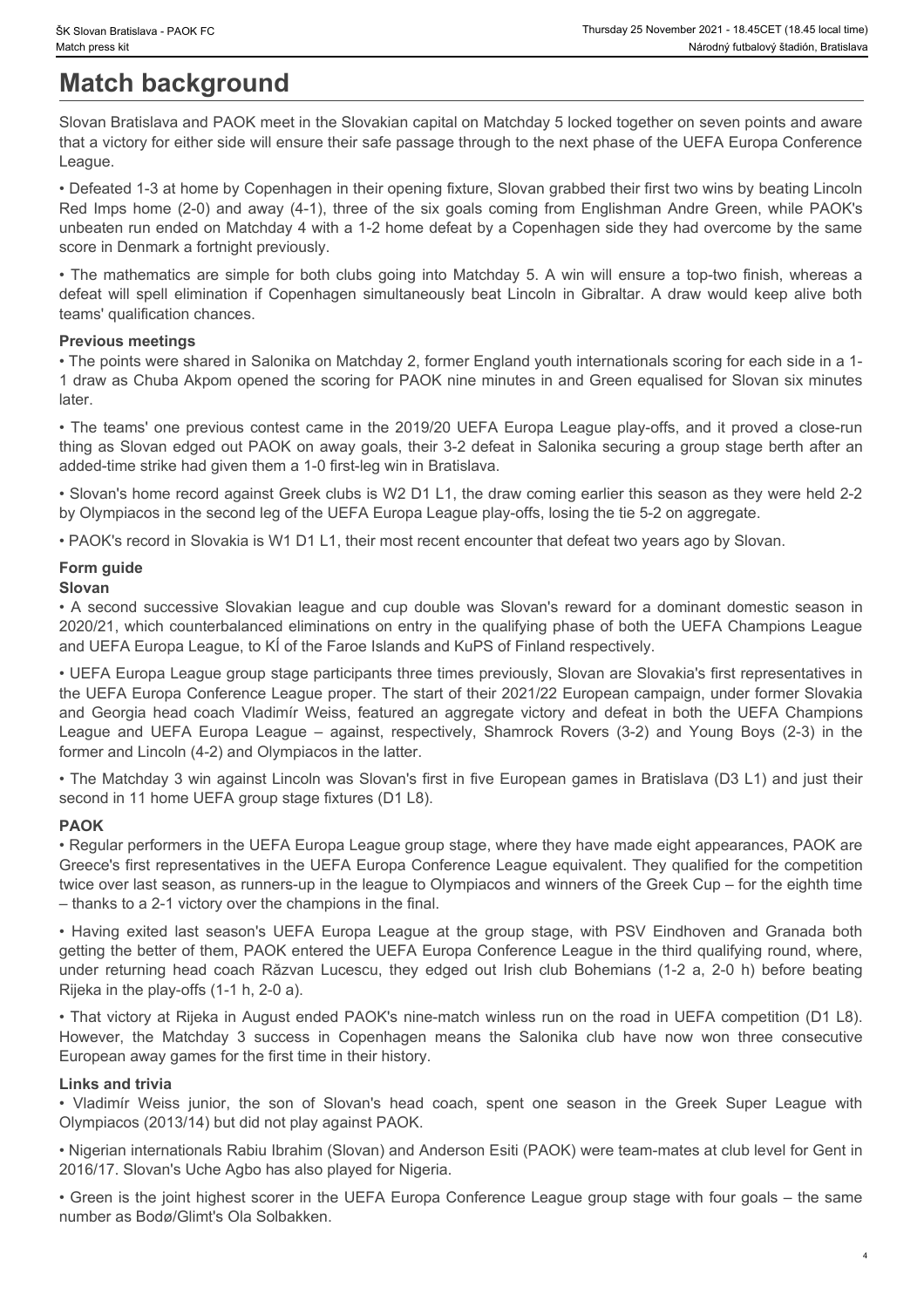# **Team facts**

**ŠK Slovan Bratislava Formed:** 1919 **Nickname:** Belasí (Sky blues)

## **UEFA club competition honours**

• European Cup Winners' Cup (1): 1969

## **Domestic honours (most recent triumph in brackets)**

League title: 23 (2021) National cup: 15 (2021)

### **Ten-year European record**

qualifying round)

**2020/21: UEFA Europa League second qualifying round<br>2020/2020 PM UEFA Champions Contained Material Mechanisms (Material Mechanisms Material Mechanisms League file<br>2020/21: UEFA European Cup Winners' Cup (1): 1969<br>Demestic 2019/20:** UEFA Europa League group stage (having transferred from UEFA Champions League first qualifying round) **2018/19:** UEFA Europa League third qualifying round **2012/12:** UEFA Europa League group stage (having transferred from UEFA Champions League finite developed the Biggest (Sky blues)<br> **2012**<br> **2012**<br> **2012**<br> **2012**<br> **2012**<br> **2012**<br> **2012**<br> **2012**<br> **2012**<br> **2012**<br> **2012**<br> **20** 

**2017/18:** UEFA Europa League second qualifying round

**2016/17:** UEFA Europa League second qualifying round

**2015/16:** UEFA Europa League third qualifying round

**2014/15:** UEFA Europa League group stage (having transferred from UEFA Champions League play-offs)

**2013/14:** UEFA Champions League second qualifying round

### **2012/13:** UEFA Europa League second qualifying round

round)

## **Records**

### **UEFA club competition**

• Biggest home win **8-1:** Slovan v HPS Helsinki 19/10/63, European Cup Winners' Cup preliminary round second leg

#### • Biggest away win

**0-6:** Europa v Slovan 02/07/15, UEFA Europa League first qualifying round first leg

#### • Heaviest home defeat

**0-3** twice, most recently v Sparta Praha 23/10/14, UEFA Europa League group stage

#### • Heaviest away defeat

**6-0:** Tottenham Hotspur v Slovan 14/03/63, European Cup Winners' Cup quarter-finals second leg

#### **UEFA Europa Conference League**

• Biggest home win **2-0:** Slovan v Lincoln Red Imps 21/10/21, group stage

• Biggest away win **1-4:** Lincoln Red Imps v Slovan 04/11/21, group stage

• Heaviest home defeat **1-3:** Slovan v Copenhagen 16/09/21, group stage

• Heaviest away defeat N/A

**PAOK FC Formed:** 1926 **Nickname:** Dikefalos tou Vora (Two-Headed Eagle of the North)

**UEFA club competition honours (runners-up in brackets)** • None **blue** and **blue** and **blue** and **blue** and **blue** and **blue** and **blue** and **blue** and **blue** and **blue** and **blue** and **blue** and **blue** and **blue** and **blue** and **blue** and **blue** and **blue** and **blue** and **blue**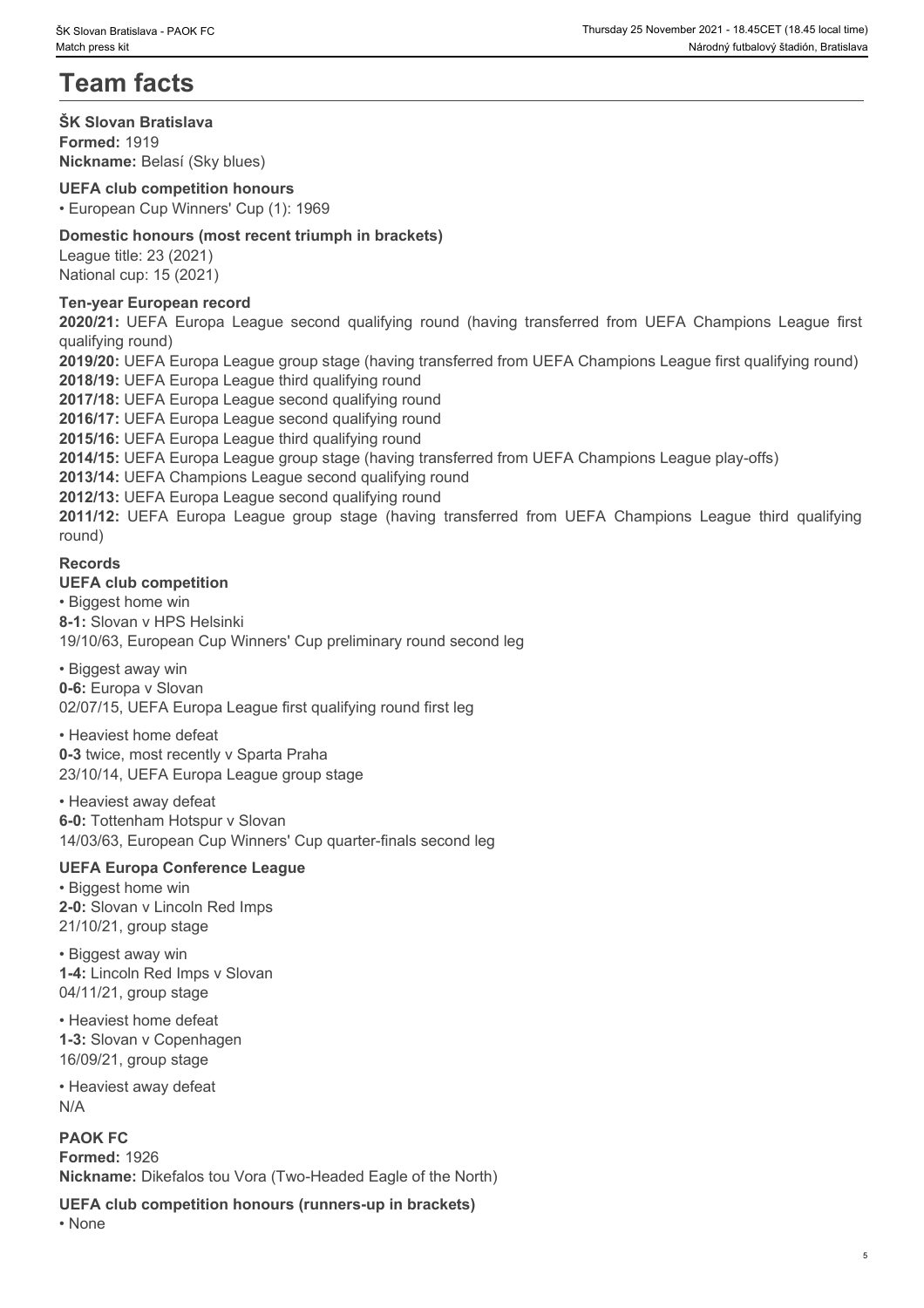## **Domestic honours (most recent triumph in brackets)**

League title: 3 (2019) Greek Cup: 8 (2021)

#### **Ten-year European record**

**2020/21:** UEFA Europa League group stage (having transferred from UEFA Champions League play-offs) **2019/20:** UEFA Europa League play-offs (having transferred from UEFA Champions League third qualifying round) **2018/19:** UEFA Europa League group stage (having transferred from UEFA Champions League play-offs) **2017/18:** UEFA Europa League play-offs **2016/17:** UEFA Europa League round of 32 (having transferred from UEFA Champions League third qualifying round) **2015/16:** UEFA Europa League group stage **2014/15:** UEFA Europa League group stage **2013/14:** UEFA Europa League round of 32 (having transferred from UEFA Champions League play-offs) **2012/13:** UEFA Europa League play-offs **2011/12:** UEFA Europa League round of 32

## **Records**

**UEFA club competition** 

• Biggest home win **6-0:** PAOK v Lokomotiva Zagreb 23/07/15, UEFA Europa League second qualifying round second leg

• Biggest away win **0-7:** Lokomotivi Tbilisi v PAOK 16/09/99, UEFA Cup first round first leg

• Heaviest home defeat **1-4:** PAOK v Benfica 29/08/18, UEFA Champions League play-off second leg **0-3** four times, most recently v Schalke 16/02/17, UEFA Europa League round of 32 first leg

• Heaviest away defeat **6-1:** Barcelona v PAOK 01/10/75, UEFA Cup first round second leg

#### **UEFA Europa Conference League**

• Biggest home win **2-0:** PAOK v Bohemians 12/08/21, third qualifying round second leg

• Biggest away win **0-2** twice, most recently v Lincoln Red Imps 16/09/21, group stage

• Heaviest home defeat **1-2:** PAOK v Copenhagen 04/11/21, group stage

• Heaviest away defeat **2-1:** Bohemians v PAOK 03/08/21, third qualifying round first leg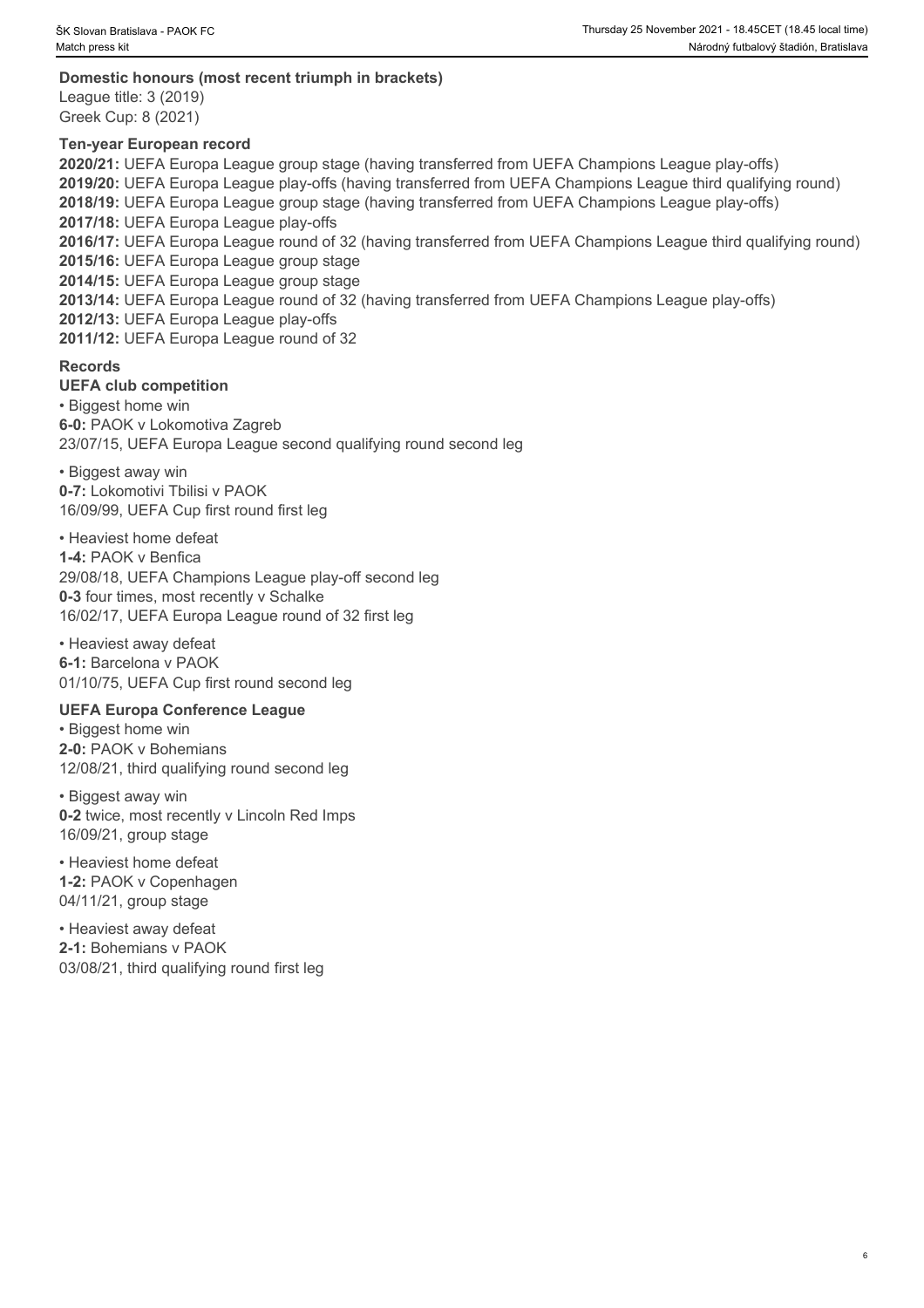# **Squad list**

## **ŠK Slovan Bratislava**

|                      |      |                                      |       |                                         | <b>Current season</b>           |                          |                                  |                      |                                 |                          | <b>All-time</b>       |                                                                                   |
|----------------------|------|--------------------------------------|-------|-----------------------------------------|---------------------------------|--------------------------|----------------------------------|----------------------|---------------------------------|--------------------------|-----------------------|-----------------------------------------------------------------------------------|
|                      |      |                                      |       |                                         |                                 |                          |                                  |                      |                                 |                          | UECL League UECL UEFA |                                                                                   |
| No. Player           | Nat. | <b>DoB</b>                           | Age D |                                         | Pid Gis Pid Gis Pid Gis Pid Gis |                          |                                  |                      |                                 |                          |                       |                                                                                   |
| <b>Goalkeepers</b>   |      |                                      |       |                                         |                                 |                          |                                  |                      |                                 |                          |                       |                                                                                   |
| 1 Adrián Chovan      |      | SVK 08/10/1995 26                    |       | $\vert \cdot \vert = \vert \cdot \vert$ | 4                               | $\sim$                   | 8                                |                      | 4                               |                          | $18 -$                |                                                                                   |
| 30 Michal Sulla      |      | SVK 15/07/1991 30                    |       | $\sim$                                  | $\sim$                          |                          | $-7$                             |                      | $\mathbb{R}^n \to \mathbb{R}^n$ | $\sim$                   | $7 -$                 |                                                                                   |
| 31 Martin Trnovský   |      | SVK 07/06/2000 21                    |       |                                         | $1 - 1 - 1 - 1$                 |                          |                                  |                      |                                 |                          |                       |                                                                                   |
| 35 Adam Hrdina       |      | SVK 12/02/2004 17 - - - -            |       |                                         |                                 |                          |                                  | $\sim$               | $\sim$                          |                          |                       |                                                                                   |
| <b>Defenders</b>     |      |                                      |       |                                         |                                 |                          |                                  |                      |                                 |                          |                       |                                                                                   |
| 4 Guram Kashia       |      | GEO 04/07/1987 34                    |       | $\sim$                                  | 4                               | $\sim$                   | 11                               |                      | 4                               |                          | $37 \quad 3$          |                                                                                   |
| 5 Richard Križan     |      | SVK 23/09/1997 24                    |       | $\overline{\phantom{a}}$                | $\overline{\phantom{a}}$        |                          | 6                                |                      |                                 |                          | 2                     |                                                                                   |
| 14 Myenty Abena      |      | SUR 12/12/1994 26                    |       | $\overline{\phantom{a}}$                | 2                               |                          | 8                                | $\blacktriangleleft$ | 2                               | $\sim$                   | $20 \mid 1$           |                                                                                   |
| 17 Jurij Medveděv    |      | CZE 18/06/1996 25                    |       | $\sim$                                  | 3                               | $\sim$                   | 7                                | $\sim$               | 3                               | $\sim$                   | $18$ 1                |                                                                                   |
| 25 Lukáš Pauschek    |      | SVK 09/12/1992 28                    |       | $\sim$ $-$                              | $\overline{2}$                  | $\sim$                   | 6                                | $\sim$               | 2                               | $\sim$                   | $24 -$                |                                                                                   |
| 27 Matúš Vojtko      |      | SVK 05/10/2000 21                    |       | $\sim$                                  | $\sim$                          |                          | 6                                | $\sim$               | $\overline{\phantom{a}}$        |                          |                       | $\frac{1}{2} \left( \frac{1}{2} \right) \left( \frac{1}{2} \right) = \frac{1}{2}$ |
| 29 Vasil Bozhikov    |      | BUL 02/06/1988 33                    |       |                                         | 4                               |                          | 6                                | $\sim$               | $\overline{4}$                  | $\sim$                   | $37 \mid 2$           |                                                                                   |
| 81 Vernon De Marco   |      | SVK 18/11/1992 29                    |       | $\sim$ $ \sim$                          | $\sim$ $-$                      | $\sim$                   | $13 \quad 1$                     |                      | $\sim$                          | $\sim$                   | $25 \quad 2$          |                                                                                   |
| <b>Midfielders</b>   |      |                                      |       |                                         |                                 |                          |                                  |                      |                                 |                          |                       |                                                                                   |
| 3 Uche Agbo          |      | NGA 04/12/1995 25                    |       | $\sim$                                  | 4                               |                          | $\overline{7}$                   |                      | 4                               |                          | $12 -$                |                                                                                   |
| 6 Joeri de Kamps     |      | NED 10/02/1992 29                    |       | $\sim$ $-$                              | $\vert$ 1                       | $\sim$                   | 6                                | $\sim$               |                                 |                          | $32 \mid 1$           |                                                                                   |
| 7 Vladimír Weiss     |      | SVK 30/11/1989 31                    |       | $\mathbf{I}$                            | $\vert$ 1                       | $\sim$                   | 8                                | $\mathbf{2}$         | $\overline{1}$                  | $\sim$                   | $20 \quad 2$          |                                                                                   |
| 10 Rabiu Ibrahim     |      | NGA 15/03/1991 30                    |       | $\overline{\phantom{a}}$                | 2                               | $\sim$                   | 14                               | $\overline{1}$       | 2                               | $\sim$                   | $27 -$                |                                                                                   |
| 11 Jaromír Zmrhal    |      | CZE 02/08/1993 28                    |       | $\sim$                                  | 4                               | $\sim$                   | 14                               | $\overline{7}$       | $\overline{4}$                  | $\sim$                   | $39 \mid 4$           |                                                                                   |
| 13 Dejan Dražić      |      | SRB 26/09/1995 26                    |       | $\sim$ $-$                              | 3                               | $\sim$                   | $10 \overline{\smash{\big)}\ 3}$ |                      | $\mathbf{3}$                    | $\sim$                   | $21 -$                |                                                                                   |
| 18 David Hrnčár      |      | SVK 10/12/1997 23                    |       | $\overline{\phantom{a}}$                | $\overline{2}$                  | $\overline{\phantom{a}}$ | 10                               | $\sim$               | 2                               |                          | 6                     | $\sim$                                                                            |
| 19 André Green       |      | ENG 26/07/1998 23                    |       | $\overline{\phantom{a}}$                | 4                               | 4                        | 10                               | $\sim$               | $\overline{4}$                  | $\overline{4}$           | $5\phantom{.0}$       | 5                                                                                 |
| 20 Jaba Kankava      |      | GEO 18/03/1986 35                    |       | $\overline{a}$                          | 4                               | $\sim$                   | 13                               | $\sim$               | $\overline{4}$                  | $\sim$                   | 57                    | $\mathbf{3}$                                                                      |
| 26 Filip Lichý       |      | SVK 25/01/2001 20                    |       | $\overline{\phantom{a}}$                | $\overline{2}$                  |                          | $-10$ 1                          |                      | $\overline{2}$                  | $\overline{\phantom{a}}$ | 5                     | $\overline{\phantom{a}}$                                                          |
| <b>Forwards</b>      |      |                                      |       |                                         |                                 |                          |                                  |                      |                                 |                          |                       |                                                                                   |
| 9 Ezekiel Henty      |      | NGA 13/05/1993 28 * 4 2 15 9         |       |                                         |                                 |                          |                                  |                      | 4                               | $\mathbf{2}$             | $19 \mid 5$           |                                                                                   |
| 28 Adler Da Silva    |      | SUI 28/12/1998 22 - 4 - 7 -          |       |                                         |                                 |                          |                                  |                      | $\overline{4}$                  |                          | 4                     |                                                                                   |
| 33 Samuel Mráz       |      |                                      |       |                                         |                                 |                          |                                  |                      |                                 |                          |                       | $\overline{1}$                                                                    |
| 77 Aleksandar Čavrić |      | SVK 13/05/1997 24 -                  |       |                                         | $4 \mid 1 \mid 10 \mid 4$       |                          |                                  |                      | -4                              |                          | 5                     |                                                                                   |
|                      |      | SRB 18/05/1994 27 - 4 1 12 2         |       |                                         |                                 |                          |                                  |                      | 4                               | $\vert$ 1                | $27 \quad 3$          |                                                                                   |
| Coach                |      |                                      |       |                                         |                                 |                          |                                  |                      |                                 |                          |                       |                                                                                   |
| - Vladimír Weiss     |      | SVK 22/09/1964 57 - 4 - - - 4 - 65 - |       |                                         |                                 |                          |                                  |                      |                                 |                          |                       |                                                                                   |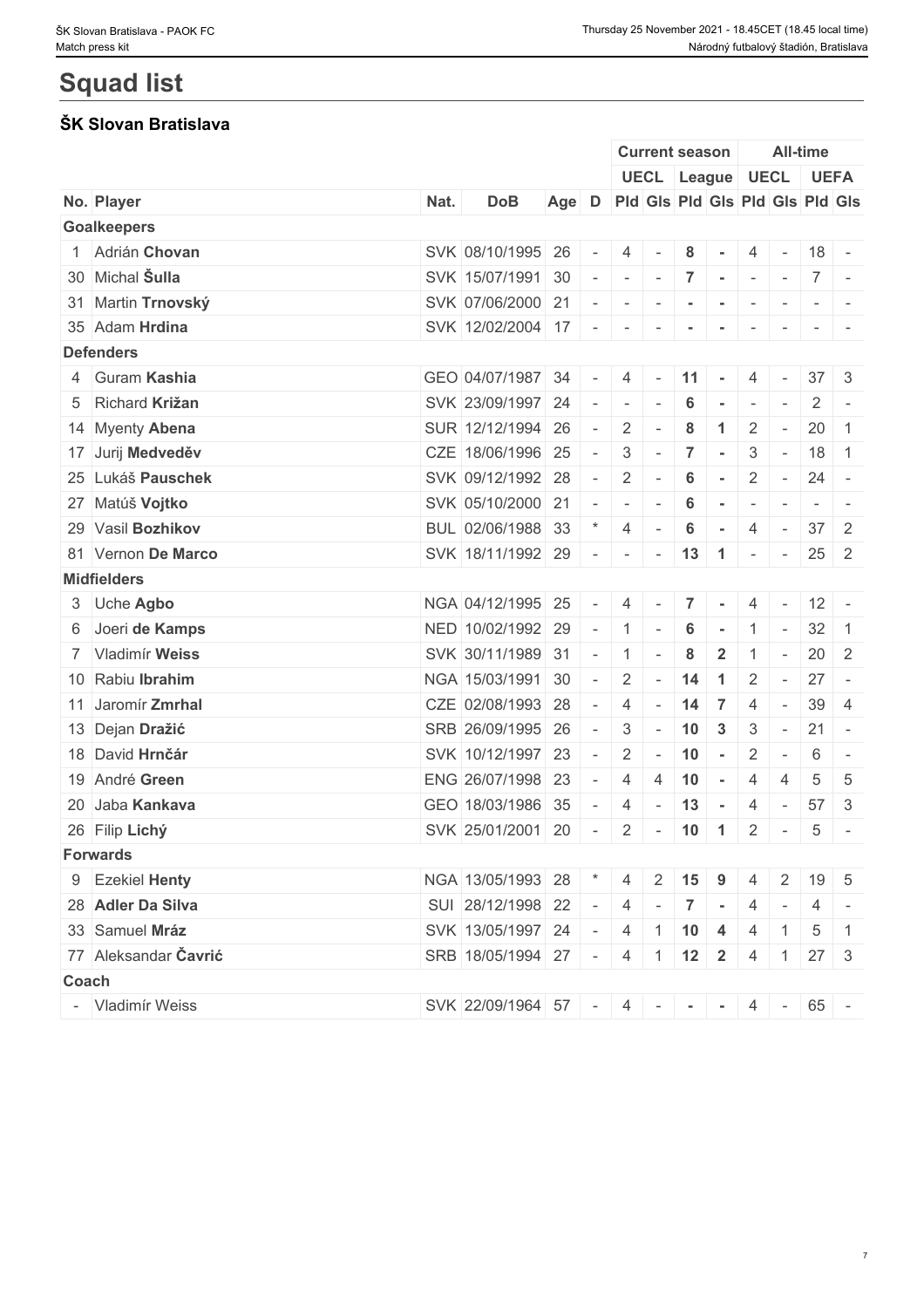## **PAOK FC**

|       |                             |      |                         |       |                          |                          |                          |                          | <b>Current season</b>    |                |                                         |                          |                          | All-time          |                |
|-------|-----------------------------|------|-------------------------|-------|--------------------------|--------------------------|--------------------------|--------------------------|--------------------------|----------------|-----------------------------------------|--------------------------|--------------------------|-------------------|----------------|
|       |                             |      |                         |       |                          |                          |                          |                          |                          |                | QUAL UECL League UECL                   |                          |                          | <b>UEFA</b>       |                |
|       | No. Player                  | Nat. | <b>DoB</b>              | Age D |                          |                          |                          |                          |                          |                | Pid Gis Pid Gis Pid Gis Pid Gis Pid Gis |                          |                          |                   |                |
|       | <b>Goalkeepers</b>          |      |                         |       |                          |                          |                          |                          |                          |                |                                         |                          |                          |                   |                |
|       | 31 Alexandros Paschalakis   |      | GRE 28/07/1989 32       |       |                          | $\overline{4}$           |                          | $\overline{4}$           |                          | 9              |                                         | $\overline{4}$           | $\sim$                   | 29                |                |
|       | 54 Konstantinos Balomenos   |      | GRE 11/03/2002 19       |       |                          | $\sim$                   | $\sim$                   | $\sim$                   | $\sim$                   | $\sim$         | $\sim$                                  | $\sim$                   |                          |                   |                |
|       | 64 Christos Talichmanidis   |      | GRE 16/03/2001 20       |       |                          |                          |                          | $\overline{\phantom{a}}$ |                          |                |                                         |                          |                          |                   |                |
|       | 88 Živko Živković           |      | SRB 14/04/1989 32       |       |                          | $\overline{\phantom{a}}$ | $\overline{\phantom{a}}$ | $\overline{\phantom{a}}$ | $\overline{\phantom{a}}$ | 1              |                                         | $\overline{\phantom{a}}$ | $\sim$                   | $20 -$            |                |
|       | <b>Defenders</b>            |      |                         |       |                          |                          |                          |                          |                          |                |                                         |                          |                          |                   |                |
|       | 5 Fernando Varela           |      | CPV 26/11/1987 33       |       |                          | 4                        |                          | $\overline{1}$           | $\sim$                   | 8              |                                         |                          |                          | $61 \quad 3$      |                |
|       | 6 Enea Mihaj                |      | ALB 05/07/1998 23       |       |                          | $\sim$                   | $\sim$                   | 4                        |                          | $\mathbf{2}$   |                                         |                          |                          | 4                 |                |
|       | 13 Lucas Taylor             |      | BRA 10/04/1995 26       |       |                          | 3                        | $\sim$                   | $\overline{4}$           |                          | 7              | $\sim$                                  | $\overline{4}$           | $\overline{\phantom{a}}$ |                   |                |
|       | 15 José Ángel Crespo        |      | ESP 09/02/1987 34       |       |                          | $\overline{2}$           | $\overline{\phantom{a}}$ | $\overline{2}$           |                          | $\overline{2}$ |                                         | $\overline{2}$           | $\sim$                   | 46                | -1             |
|       | 16 Sidcley                  |      | BRA 13/05/1993 28       |       |                          | $\overline{\phantom{a}}$ | $\sim$                   | 3                        | 1                        | $\overline{7}$ | -1                                      | 3                        |                          | 9                 | -1             |
|       | 19 Eleftherios Lyratzis     |      | GRE 22/02/2000 21       |       |                          | $\overline{\phantom{a}}$ | $\sim$                   | $\sim$                   |                          | -1             |                                         | $\sim$                   | $\overline{\phantom{a}}$ | $\overline{2}$    |                |
|       | 20 Vieirinha                |      | POR 24/01/1986 35       |       |                          | 4                        | $\sim$                   | $\mathbf{3}$             | $\sim$                   | $\overline{7}$ | $\blacktriangleleft$                    | 3                        | $\sim$ $ \sim$           |                   | $57$ 10        |
|       | 24 Marios Tsaousis          |      | GRE 11/05/2000 21       |       |                          | $\overline{\phantom{a}}$ | $\overline{\phantom{a}}$ | $\sim$                   | $\sim$                   | $\sim$         | $\sim$                                  | $\overline{\phantom{a}}$ | $\overline{\phantom{a}}$ |                   |                |
|       | 36 Petros Kaloutsikidis     |      | GRE 28/03/2001 20       |       |                          | $\overline{\phantom{a}}$ | $\sim$                   | $\sim$                   |                          |                |                                         |                          |                          |                   |                |
|       | 39 Efstathios Tachatos      |      | GRE 12/08/2001 20       |       |                          | $\overline{\phantom{a}}$ | $\sim$                   | $\sim$                   | $\sim$                   | $\sim$         | $\sim$                                  |                          |                          |                   |                |
|       | 49 Ioannis Michailidis      |      | GRE 18/02/2000 21       |       | S                        | 2                        | $\sim$                   | $\overline{4}$           | $\sim$                   | 8              | $\blacktriangleleft$                    | $\overline{4}$           | $\sim$                   | $11 -$            |                |
|       | 55 Aventis Aventisian       |      | GRE 17/08/2002 19       |       |                          | $\overline{\phantom{a}}$ |                          |                          |                          |                |                                         |                          |                          |                   |                |
|       |                             |      | GRE 16/01/2002 19       |       |                          |                          | $\sim$                   | $\sim$                   | $\sim$                   |                |                                         |                          |                          |                   |                |
|       | 76 Panagiotis Panagiotou    |      |                         |       | $\sim$                   | $\sim$                   | $\sim$                   | $\sim$                   |                          |                |                                         |                          |                          |                   |                |
|       | <b>Midfielders</b>          |      |                         |       |                          |                          |                          |                          |                          |                |                                         |                          |                          |                   |                |
|       | 7 Omar El Kaddouri          |      | MAR 21/08/1990 31       |       |                          | $\overline{4}$           |                          | 2                        |                          | 5              |                                         | 2                        |                          | 50 <sup>1</sup>   | -5             |
|       | 8 Douglas Augusto           |      | BRA 13/01/1997 24       |       |                          | $\overline{1}$           | $\sim$                   | $\overline{2}$           | $\overline{\phantom{a}}$ | 8              | $\overline{2}$                          | $\overline{2}$           | $\overline{\phantom{a}}$ | $11 -$            |                |
|       | 10 Thomas Murg              |      | AUT 14/11/1994 27       |       |                          | $\overline{4}$           |                          | 3                        |                          | 9              | -1                                      | 3                        |                          | 41                | $\overline{4}$ |
|       | 21 Diego Biseswar           |      | SUR 08/03/1988 33       |       |                          | $\overline{4}$           |                          | 4                        | $\sim$                   | 10             | $\blacktriangleleft$                    | 4                        | $\sim$                   | 36                | $\mathbf{3}$   |
|       | 22 Stefan Schwab            |      | AUT 27/09/1990 31       |       | $\overline{\phantom{a}}$ | $\overline{4}$           | $\overline{1}$           | 3                        | $\sim$                   | 10             | $\blacktriangleleft$                    | 3                        | $\sim$                   | 51                | 8              |
|       | 27 Jasmin Kurtić            |      | SVN 10/01/1989 32       |       |                          | 4                        | $\sim$                   | 3                        | $\sim$                   | 8              | 4                                       | 3                        | $\sim$ $-$               | $16 -$            |                |
|       | 28 Ionuț Mitriță            |      | ROU 08/05/1995 26       |       |                          | $\sim$                   | $\sim$                   | $3\phantom{a}$           | 1 <sup>1</sup>           | $\overline{7}$ | $\blacktriangleleft$                    | 3                        |                          | $1 \mid 7 \mid 1$ |                |
|       | 34 Dimitrios Tsopouroglou   |      | GRE 21/06/2002 19       |       |                          | $\overline{\phantom{a}}$ |                          | $\overline{\phantom{a}}$ |                          |                |                                         |                          |                          |                   |                |
|       | 38 Kyriakos Giaxis          |      | GRE 03/04/2001 20       |       |                          | $\overline{\phantom{a}}$ | $\sim$                   | $\sim$                   |                          |                |                                         |                          |                          |                   |                |
|       | 44 Anderson Esiti           |      | NGA 24/05/1994 27       |       |                          | $\overline{4}$           | $\sim$                   | $3\phantom{.0}$          | $\sim$ $-$               | 8              | $\sim$                                  | $\mathfrak{Z}$           | $\sim$                   | $29 -$            |                |
|       | 51 Theocharis Tsingaras     |      | GRE 20/08/2000 21       |       |                          | $\sim$                   |                          | $\overline{\phantom{a}}$ |                          |                |                                         |                          |                          | 4                 |                |
|       | 59 Konstantinos Koulierakis |      | GRE 28/11/2003 17       |       |                          | $\overline{\phantom{a}}$ | $\sim$                   | $\overline{\phantom{a}}$ |                          |                |                                         |                          |                          |                   |                |
|       | 65 Ioannis Konstantelias    |      | GRE 05/03/2003 18       |       |                          | $\sim$                   | $\sim$ $-$               | $2$ -                    |                          | $\overline{2}$ | $\sim$ $\sim$                           | $2$ -                    |                          |                   | $2$ -          |
|       | 74 Vasilis Grosdis          |      | GRE 17/01/2002 19       |       |                          | $\sim$                   | $\sim$                   | $\sim$                   |                          |                |                                         |                          |                          |                   |                |
|       | <b>Forwards</b>             |      |                         |       |                          |                          |                          |                          |                          |                |                                         |                          |                          |                   |                |
|       | 9 Karol Świderski           |      | POL 23/01/1997 24       |       |                          | 4                        |                          | 4                        |                          | 10             | $\mathbf{2}$                            | 4                        |                          |                   | $28 \mid 3$    |
|       | 14 Andrija Živković         |      | SRB 11/07/1996 25       |       |                          | $\overline{4}$           |                          | 3                        | 2                        |                |                                         |                          | 2                        |                   | $52$ 10        |
|       | 47 Chuba Akpom              |      | ENG 09/10/1995 26       |       |                          | $\sim$                   | $\sim$                   | $\overline{4}$           | 2                        | 10             | $\overline{2}$                          | $\overline{4}$           | 2                        | 15                | $\mathbf{3}$   |
|       | 70 Georgios Koutsias        |      | GRE 08/02/2004 17       |       | $\sim$ $-$               |                          | $1$ -                    |                          |                          |                | $2 - - - -$                             | $2$ -                    |                          | 4                 | $\sim$         |
|       | 78 Antonis Gaitanidis       |      | GRE 18/03/2000 21       |       |                          |                          |                          | $\overline{\phantom{a}}$ |                          |                |                                         | $\overline{\phantom{a}}$ |                          |                   |                |
| Coach |                             |      |                         |       |                          |                          |                          |                          |                          |                |                                         |                          |                          |                   |                |
|       | - Răzvan Lucescu            |      | ROU 17/02/1969 52 - 4 - |       |                          |                          |                          |                          | $4 - 1$                  |                | $\sim$                                  |                          | $4 -$                    | $22 -$            |                |
|       |                             |      |                         |       |                          |                          |                          |                          |                          |                |                                         |                          |                          |                   |                |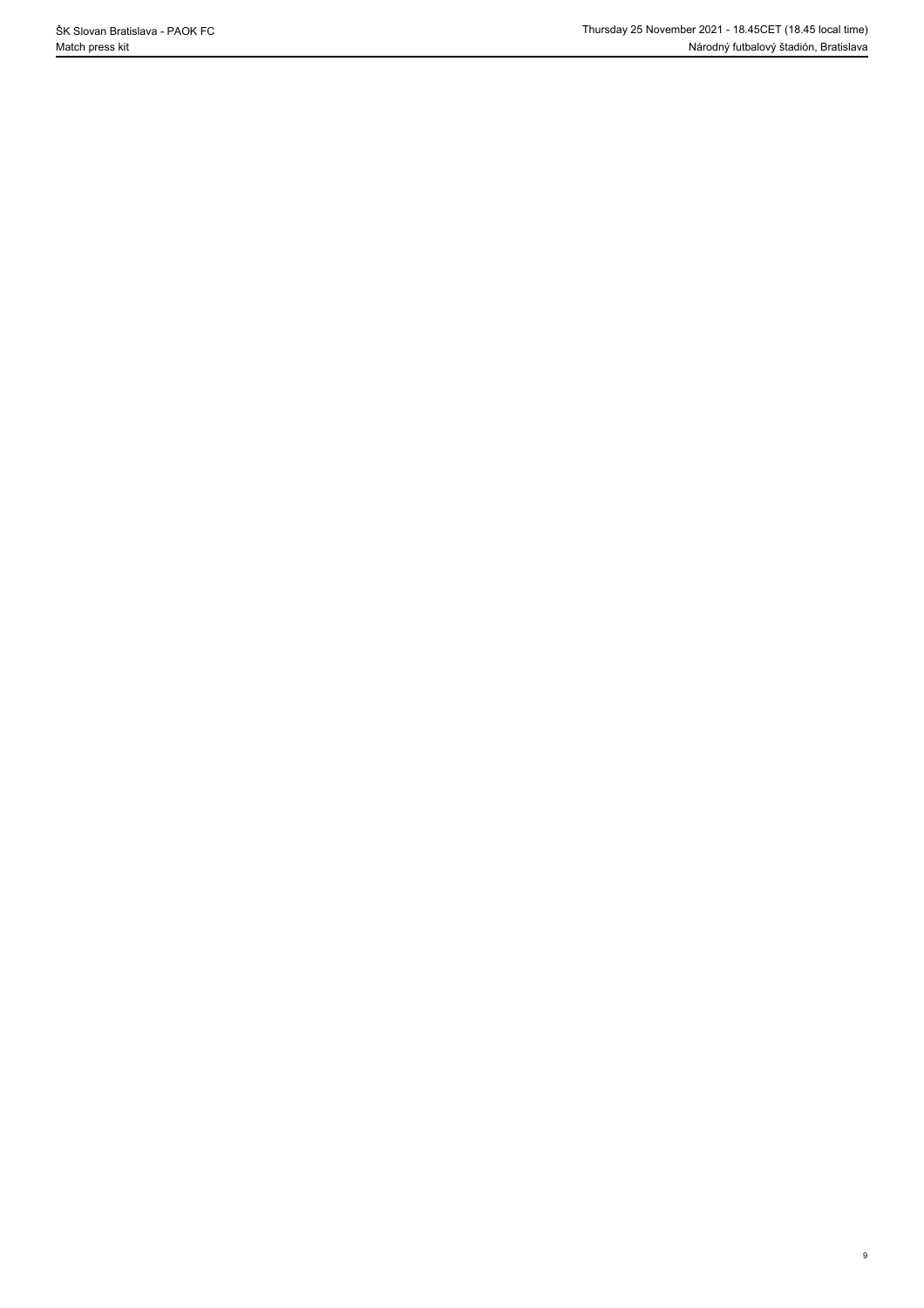# **Fixtures and results**

## **ŠK Slovan Bratislava**

| Date              | <b>Competition</b> | Opponent                            | <b>Result</b> | Goalscorers                                                 |
|-------------------|--------------------|-------------------------------------|---------------|-------------------------------------------------------------|
| 07/07/2021 UCL    |                    | Shamrock Rovers FC (H)              | W             | 2-0 Rafael Ratão 28, 47                                     |
| 13/07/2021        | UCL                | Shamrock Rovers FC (A)              | L             | 1-2 Weiss 73                                                |
| 21/07/2021 UCL    |                    | BSC Young Boys (H)                  | D<br>$0-0$    |                                                             |
| 24/07/2021 League |                    | MFK Tatran Liptovský Mikuláš<br>(A) | W<br>$4 - 1$  | Krčík 22 (og), Lichý 72, Abena 78, da Silva<br>$90 + 2$     |
| 28/07/2021 UCL    |                    | BSC Young Boys (A)                  | L             | 2-3 Kanga 60 (og), Henty 62                                 |
| 31/07/2021        | League             | AS Trenčín (H)                      | W             | 2-0 Weiss 61 (P), Zmrhal 67                                 |
| 05/08/2021 UEL    |                    | Lincoln Red Imps FC (A)             | W             | 3-1 Kashia 16, Zmrhal 48, Henty 69                          |
| 10/08/2021 UEL    |                    | Lincoln Red Imps FC (H)             | D             | 1-1 $Zm$ rhal 38                                            |
| 14/08/2021        | League             | MFK Zemplín Michalovce (H) W        |               | 3-1 Čavrić 1, Weiss 49 (P), Zmrhal 74                       |
| 19/08/2021 UEL    |                    | Olympiacos FC (A)                   | $0 - 3$<br>L  |                                                             |
| 22/08/2021        | League             | SK Sered (A)                        | W             | 1-0 Dražić 1                                                |
| 26/08/2021        | UEL                | Olympiacos FC (H)                   | D             | 2-2 Henty 41, Green 62                                      |
| 29/08/2021        | League             | FC ViOn Zlaté Moravce (H)           | W             | 4-1 Henty 43, 47, 82, Čavrić 49                             |
| 12/09/2021 League |                    | FC DAC 1904 Dunajská<br>Streda (A)  | D             | 1-1 Zmrhal 74                                               |
| 16/09/2021 UECL   |                    | F.C. Copenhagen (H)                 | L.            | 1-3 Henty 21                                                |
| 19/09/2021        | League             | MŠK Žilina (H)                      | D             | 2-2 Nemčík 4 (og), Mráz 32                                  |
| 22/09/2021        | League             | MFK Ružomberok (A)                  | $0 - 1$<br>L  |                                                             |
| 25/09/2021        | League             | FK Senica (A)                       | W             | 3-0 Dražić 2, Mráz 26, 35                                   |
| 30/09/2021        | <b>UECL</b>        | PAOK FC (A)                         | D             | 1-1 Green 15                                                |
| 03/10/2021        | League             | FK Pohronie (H)                     | W             | Mráz 24, De Marco 40, Henty 42, Zmrhal 54,<br>Čmovš 67 (og) |
| 09/10/2021 Cup    |                    | TJ Pramen Kovacova (A)              | W             | 2-0 Hrncar 14, Dražić 59                                    |
| 17/10/2021 League |                    | FC Spartak Trnava (A)               | W<br>$3-0$    |                                                             |
| 21/10/2021 UECL   |                    | Lincoln Red Imps FC (H)             | W             | 2-0 Green 46, Henty 84                                      |
| 24/10/2021 League |                    | MFK Tatran Liptovský Mikuláš<br>(H) |               | 4-0 Henty 57, 84, Ibrahim 69, Dražić 90                     |
| 27/10/2021 Cup    |                    | Slávia TU Kosice (A)                | W             | 5-0 Dražić 25, 48, 57, Mráz 55, Vojtko 80                   |
| 31/10/2021 League |                    | AS Trenčín (A)                      | W             | 3-2 Henty 50, 82, Zmrhal 52                                 |
| 04/11/2021 UECL   |                    | Lincoln Red Imps FC (A)             | W             | 4-1 Green 17, 25, Čavrić 67, Mráz 71                        |
| 07/11/2021 League |                    | MFK Ružomberok (H)                  | W             | $1-0$ Zmrhal 12                                             |
| 21/11/2021 League |                    | MFK Zemplín Michalovce (A) W        |               | 2-1 Henty 16, Zmrhal 67                                     |
| 25/11/2021 UECL   |                    | PAOK FC (H)                         |               |                                                             |
| 29/11/2021 League |                    | SK Sered (H)                        |               |                                                             |
| 03/12/2021 League |                    | FC ViOn Zlaté Moravce (A)           |               |                                                             |
| 09/12/2021 UECL   |                    | F.C. Copenhagen (A)                 |               |                                                             |
| 12/12/2021 League |                    | FC DAC 1904 Dunajská<br>Streda (H)  |               |                                                             |
| 19/12/2021 League |                    | MŠK Žilina (A)                      |               |                                                             |
| 12/02/2022 League |                    | FK Senica (H)                       |               |                                                             |
| 19/02/2022 League |                    | FK Pohronie (A)                     |               |                                                             |
| 26/02/2022 League |                    | FC Spartak Trnava (H)               |               |                                                             |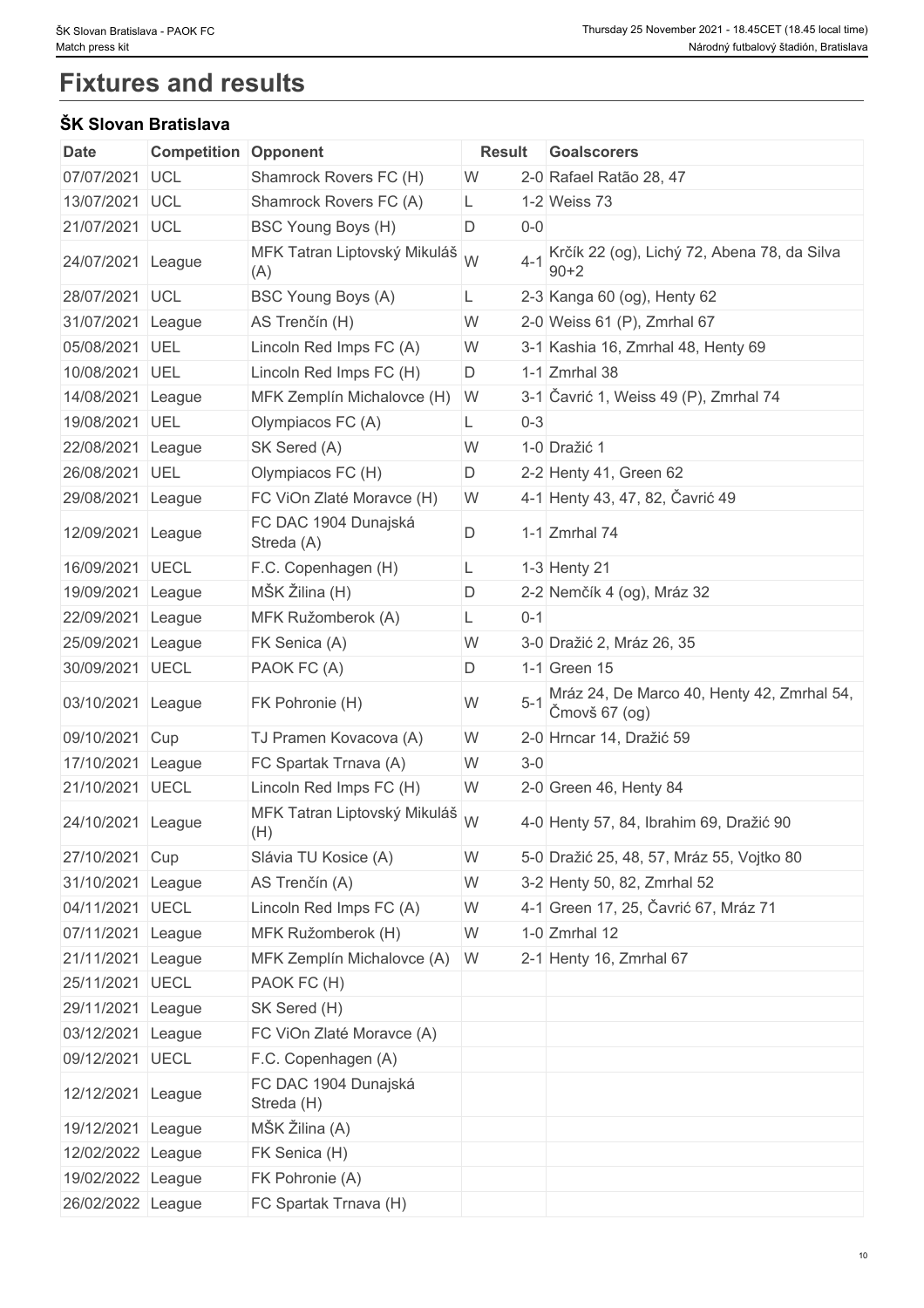| Pos. Clubs                      |    | P W                 | D                 |     |              |                                           | L GF GA Pts                                       |
|---------------------------------|----|---------------------|-------------------|-----|--------------|-------------------------------------------|---------------------------------------------------|
| ŠK Slovan Bratislava            |    | $15 \mid 12 \mid 2$ |                   |     |              |                                           | 38 11 38                                          |
| 2 FC Spartak Trnava             |    |                     |                   |     |              |                                           | $15 \mid 10 \mid 3 \mid 2 \mid 24 \mid 8 \mid 33$ |
| 3 MFK Ružomberok                | 15 | 7 6                 |                   |     |              | 2 24 12 27                                |                                                   |
| 4 FC DAC 1904 Dunajská Streda   | 15 |                     | 3                 |     | $5 \quad 21$ |                                           | 19 24                                             |
| 5 MŠK Žilina                    | 15 | -6                  | 4                 |     |              |                                           | 5 24 19 22                                        |
| 6 AS Trenčín                    | 15 | 5 <sub>1</sub>      | 5                 |     |              |                                           | 5 24 22 20                                        |
| 7 SK Sered                      | 15 | 5                   | 4                 | 6   |              |                                           | 18 20 19                                          |
| 8 MFK Zemplín Michalovce        | 15 |                     |                   |     |              | $5 \t2 \t8 \t17 \t22 \t17$                |                                                   |
| 9 FK Senica                     |    | $15 \quad 3$        | - 5               |     |              |                                           | $\mid$ 7   14   23   14                           |
| 10 MFK Tatran Liptovský Mikuláš | 15 |                     | $4 \mid 2 \mid 9$ |     |              |                                           | 19 34 14                                          |
| 11 FC ViOn Zlaté Moravce        | 15 | 2 <sup>1</sup>      | -5                | - 8 |              | $15$ 30 11                                |                                                   |
| 12 FK Pohronie                  | 15 |                     |                   |     |              | $2 \mid 3 \mid 10 \mid 14 \mid 32 \mid 9$ |                                                   |

## **PAOK FC**

| <b>Date</b>       | <b>Competition Opponent</b> |                          | <b>Result</b> |         | Goalscorers                                                             |
|-------------------|-----------------------------|--------------------------|---------------|---------|-------------------------------------------------------------------------|
| 03/08/2021        | UECL                        | Bohemian FC (A)          |               |         | 1-2 Nélson Oliveira 78                                                  |
| 12/08/2021 UECL   |                             | Bohemian FC (H)          | W             |         | 2-0 Schwab 4, Biseswar 28                                               |
| 19/08/2021 UECL   |                             | HNK Rijeka (H)           | D             |         | 1-1 Galešić 90+3 (og)                                                   |
| 26/08/2021 UECL   |                             | HNK Rijeka (A)           | W             |         | 2-0 El Kaddouri 11, Murg 80                                             |
| 12/09/2021 League |                             | PAS Giannina FC (H)      | L             | $0 - 1$ |                                                                         |
| 16/09/2021 UECL   |                             | Lincoln Red Imps FC (A)  | W             |         | 2-0 Akpom 45+2, Mitriță 56                                              |
| 19/09/2021 League |                             | Asteras Tripolis FC (A)  | W             |         | 1-0 Vieirinha 27 $(P)$                                                  |
| 22/09/2021 League |                             | Panetolikos GFS (A)      | W             |         | 2-1 Mitriță 31, Sidcley 80                                              |
| 26/09/2021 League |                             | <b>AEK Athens FC (H)</b> | W             |         | 2-0 Biseswar 42, Kurtić 79 (P)                                          |
| 30/09/2021 UECL   |                             | ŠK Slovan Bratislava (H) | D             |         | 1-1 Akpom 9                                                             |
| 03/10/2021 League |                             | OFI Crete FC (A)         | W             |         | 3-1 Świderski 15, Kurtić 58, Douglas Augusto 71                         |
| 17/10/2021 League |                             | Volos NFC (H)            | D             |         | 4-4 Grillo 24 (og), Akpom 30, A. Živković 32, 42                        |
| 21/10/2021 UECL   |                             | F.C. Copenhagen (A)      | W             |         | 2-1 Sidcley 19, A. Živković 38                                          |
| 24/10/2021 League |                             | Olympiacos FC (A)        | L             |         | 1-2 Murg 81                                                             |
| 30/10/2021 League |                             | Apollon Smyrnis FC (H)   | W             | $4 - 1$ | Schwab 4 (P), Świderski 66, Michailidis 72,<br>Douglas Augusto 90+4 (P) |
| 04/11/2021 UECL   |                             | F.C. Copenhagen (H)      | L             |         | 1-2 A. Živković 8                                                       |
| 07/11/2021 League |                             | Panathinaikos FC (A)     | W             |         | 3-1 Akpom 13, Kurtić 85 (P), 90+8                                       |
| 21/11/2021 League |                             | Atromitos FC (A)         | L.            | $0 - 2$ |                                                                         |
| 25/11/2021 UECL   |                             | ŠK Slovan Bratislava (A) |               |         |                                                                         |
| 28/11/2021 League |                             | Aris Thessaloniki FC (H) |               |         |                                                                         |
| 05/12/2021 League |                             | Ionikos FC (A)           |               |         |                                                                         |
| 09/12/2021 UECL   |                             | Lincoln Red Imps FC (H)  |               |         |                                                                         |
| 12/12/2021 League |                             | PAS Lamia (H)            |               |         |                                                                         |
| 15/12/2021 League |                             | PAS Giannina FC (A)      |               |         |                                                                         |
| 19/12/2021 League |                             | Asteras Tripolis FC (H)  |               |         |                                                                         |
| 05/01/2022 League |                             | Panetolikos GFS (H)      |               |         |                                                                         |
| 09/01/2022 League |                             | AEK Athens FC (A)        |               |         |                                                                         |
| 15/01/2022 League |                             | Volos NFC (A)            |               |         |                                                                         |
| 22/01/2022 League |                             | Olympiacos FC (H)        |               |         |                                                                         |
| 29/01/2022 League |                             | Apollon Smyrnis FC (A)   |               |         |                                                                         |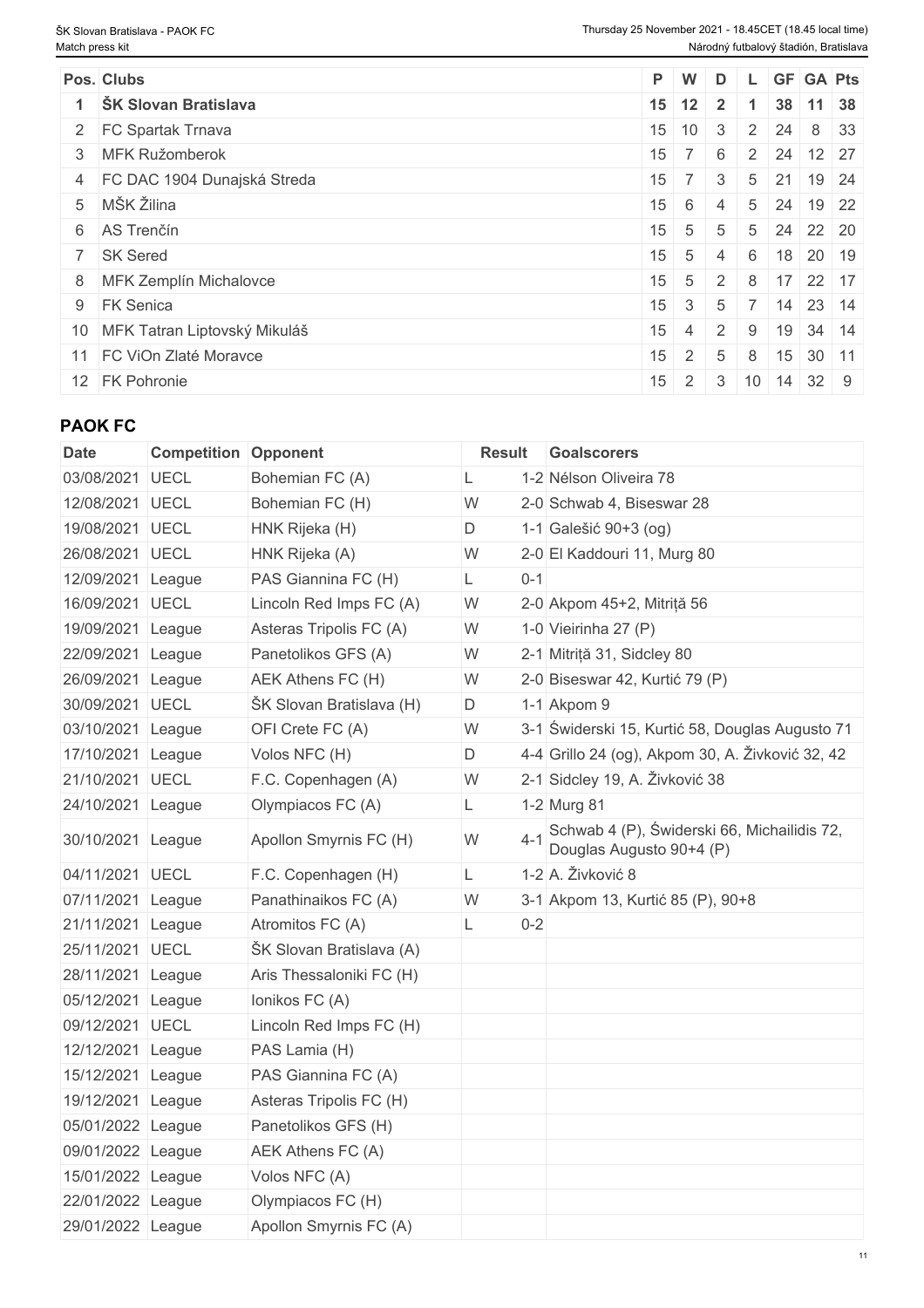## **PAOK FC**

| 05/02/2022 League | Panathinaikos FC (H)     |  |  |  |  |
|-------------------|--------------------------|--|--|--|--|
| 12/02/2022 League | Atromitos FC (H)         |  |  |  |  |
| 19/02/2022 League | Aris Thessaloniki FC (A) |  |  |  |  |
| 26/02/2022 League | lonikos FC (H)           |  |  |  |  |
| 05/03/2022 League | PAS Lamia (A)            |  |  |  |  |

| Pos. Clubs             |                 | P W                          | D               |                |             | L GF GA Pts                                       |             |
|------------------------|-----------------|------------------------------|-----------------|----------------|-------------|---------------------------------------------------|-------------|
| 1 Olympiacos FC        |                 | $10 \quad 8 \quad 2$         |                 |                | $0 \mid 18$ |                                                   | 7 26        |
| 2 AEK Athens FC        |                 |                              |                 |                |             | $10 \mid 6 \mid 2 \mid 2 \mid 22 \mid 13 \mid 20$ |             |
| 3 PAOK FC              | $10 \quad 6$    |                              | $\blacksquare$  | 3 <sup>1</sup> |             | 20 13 19                                          |             |
| 4 PAS Giannina FC      |                 | $10 \quad 4 \quad 4$         |                 |                |             | $2 \mid 14 \mid 6 \mid 16$                        |             |
| 5 OFI Crete FC         | 10              | 3 <sup>1</sup>               | 6               |                | 11          | 8 15                                              |             |
| 6 Panathinaikos FC     |                 | $10 \mid 4 \mid$             | $\frac{1}{2}$   | 4              |             | $18$ 10 14                                        |             |
| 7 Volos NFC            | 10 <sup>1</sup> | $\vert 4 \vert$              | $\overline{2}$  | 4              |             | $18$ 20 14                                        |             |
| 8 Aris Thessaloniki FC | $10 \mid 5$     |                              | 2               | 3              |             | $13$ 11 11                                        |             |
| 9 Asteras Tripolis FC  |                 | $10 \mid 2 \mid$             | 4               | 4              | 6           |                                                   | $9 \mid 10$ |
| 10 Ionikos FC          |                 | $10 \mid 2 \mid$             | -4              | 4              |             |                                                   |             |
| 11 PAS Lamia           |                 | $10 \mid 2 \mid 3$           |                 |                |             | 5   10   14   9                                   |             |
| 12 Panetolikos GFS     |                 | $10 \quad 2 \quad 2 \quad 6$ |                 |                |             | $10 \ 20 \ 8$                                     |             |
| 13 Atromitos FC        | 10 <sup>°</sup> | - 1                          | $3\overline{3}$ | 6              |             | $7 \mid 18 \mid 6$                                |             |
| 14 Apollon Smyrnis FC  | 10              | $\overline{1}$               | 3               | 6              | 6           | $19 \mid 6$                                       |             |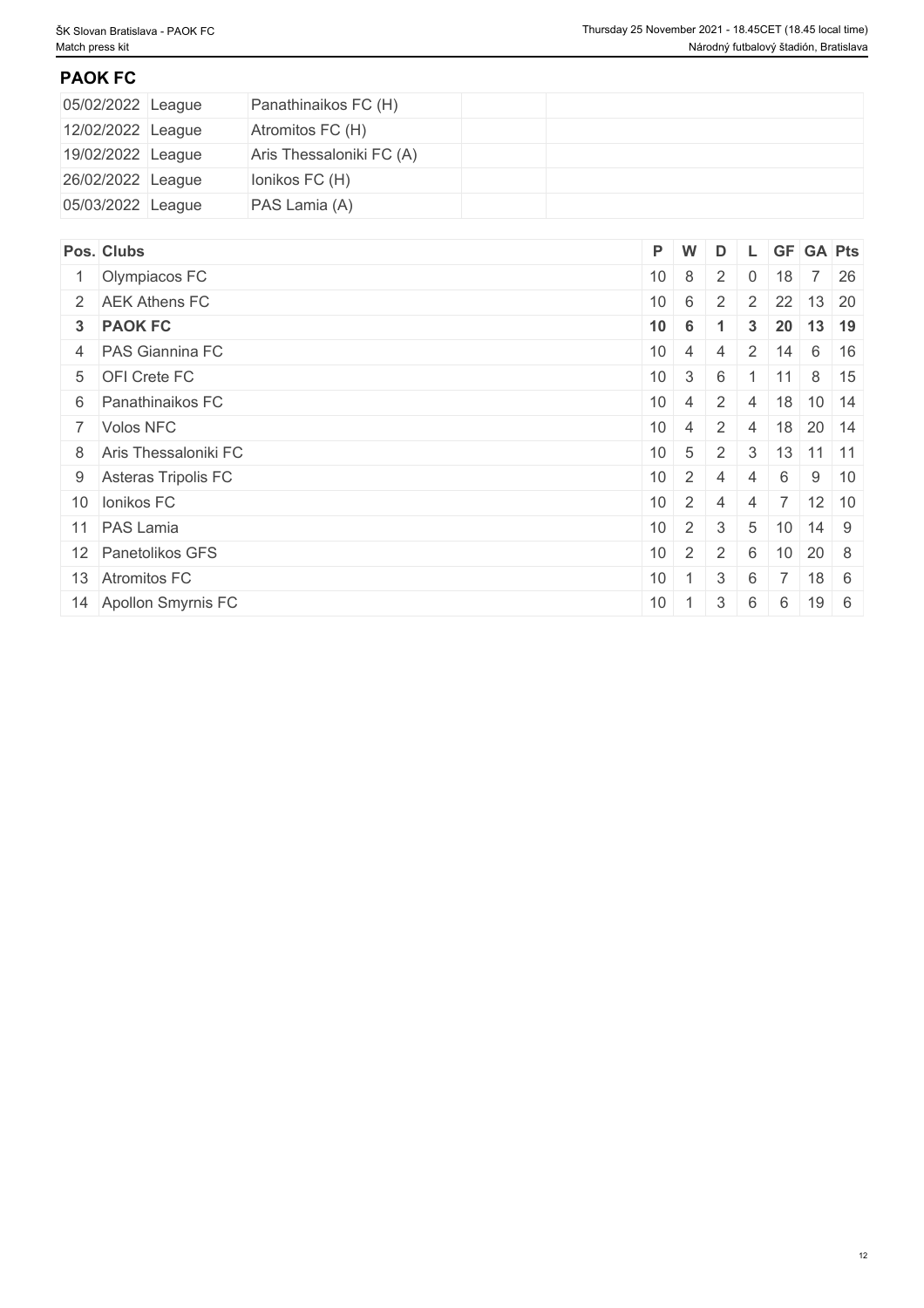# **Match-by-match lineups**

# **ŠK Slovan Bratislava**

## **UEFA Champions League - First qualifying round**

## (07/07/2021)

## **ŠK Slovan Bratislava 2-0 Shamrock Rovers FC**

**Goals:** 1-0 Rafael Ratão 28, 2-0 Rafael Ratão 47

**ŠK Slovan Bratislava:** Chovan, Kashia, De Kamps, Henty (63 Weiss), Ibrahim (92 Lichý), Medveděv, Kankava (73 Zmrhal), Rafael Ratão (92 Strelec), Bozhikov, Čavrić (74 Hrnčár), De Marco

## (13/07/2021)

**Shamrock Rovers FC 2-1 ŠK Slovan Bratislava** (agg: 2-3)

**Goals:** 1-0 Burke 16 (P) , 2-0 Towell 64, 2-1 Weiss 73

**ŠK Slovan Bratislava:** Chovan, Kashia, De Kamps (90 Abena), Weiss (90 Mustafić), Henty (59 Ibrahim), Medveděv, Hrnčár (59 Čavrić), Kankava, Rafael Ratão (82 Zmrhal), Bozhikov, De Marco

## **Second qualifying round**

## (21/07/2021)

## **ŠK Slovan Bratislava 0-0 BSC Young Boys**

**ŠK Slovan Bratislava:** Chovan, Kashia, De Kamps (92 Lichý), Weiss, Zmrhal (92 Strelec), Medveděv (30 Pauschek), Kankava, Rafael Ratão (74 Henty), Bozhikov, Čavrić (74 Dražić), De Marco

## (28/07/2021)

## **BSC Young Boys 3-2 ŠK Slovan Bratislava** (agg: 3-2)

**Goals:** 1-0 Siebatcheu 10 (P) , 2-0 Garcia 24, 3-0 Aebischer 49, 3-1 Kanga 60 (og) , 3-2 Henty 62 **ŠK Slovan Bratislava:** Chovan, Kashia, De Kamps (81 Ibrahim), Weiss, Henty (81 Strelec), Medveděv (46 Zmrhal), Kankava, Rafael Ratão (73 Čavrić), Pauschek, Bozhikov, De Marco (87 Abena)

## **UEFA Europa League - Third qualifying round**

(05/08/2021)

## **Lincoln Red Imps FC 1-3 ŠK Slovan Bratislava**

**Goals:** 0-1 Kashia 16, 0-2 Zmrhal 48, 0-3 Henty 69, 1-3 L. Walker 73 (P) **ŠK Slovan Bratislava:** Chovan, Kashia, Weiss (86 Dražić), Henty (82 De Kamps), Ibrahim, Zmrhal (73 Hrnčár), Abena (46 De Marco), Strelec (73 Rafael Ratão), Kankava, Pauschek, Bozhikov

## (10/08/2021)

**ŠK Slovan Bratislava 1-1 Lincoln Red Imps FC** (agg: 4-2)

**Goals:** 1-0 Zmrhal 38, 1-1 Kike Gómez 90

**ŠK Slovan Bratislava:** Šulla, Kashia, De Kamps, Weiss (92 Lichý), Henty (70 Rafael Ratão), Zmrhal, Strelec (80 Čavrić), Kankava, Pauschek (92 Križan), Bozhikov, De Marco

## **Play-off**

## (19/08/2021)

**Olympiacos FC 3-0 ŠK Slovan Bratislava**

**Goals:** 1-0 Camara 37, 2-0 Cissé 52, 3-0 Bozhikov 68 (og)

**ŠK Slovan Bratislava:** Chovan, Kashia, De Kamps, Weiss, Ibrahim (67 Henty), Zmrhal, Abena, Kankava, Pauschek (67 Strelec), Bozhikov, Čavrić

## (26/08/2021)

**ŠK Slovan Bratislava 2-2 Olympiacos FC** (agg: 2-5) **Goals:** 0-1 El-Arabi 33, 1-1 Henty 41, 1-2 Onyekuru 54, 2-2 Green 62 **ŠK Slovan Bratislava:** Chovan, Kashia, Weiss (79 Strelec), Henty (79 Dražić), Zmrhal, Green (85 Hrnčár), Kankava, Pauschek (85 Križan), Bozhikov, Čavrić (67 De Kamps), De Marco

## **UEFA Europa Conference League - Group stage**

## **Group F**

**Club Pld W D L GF GA Pts**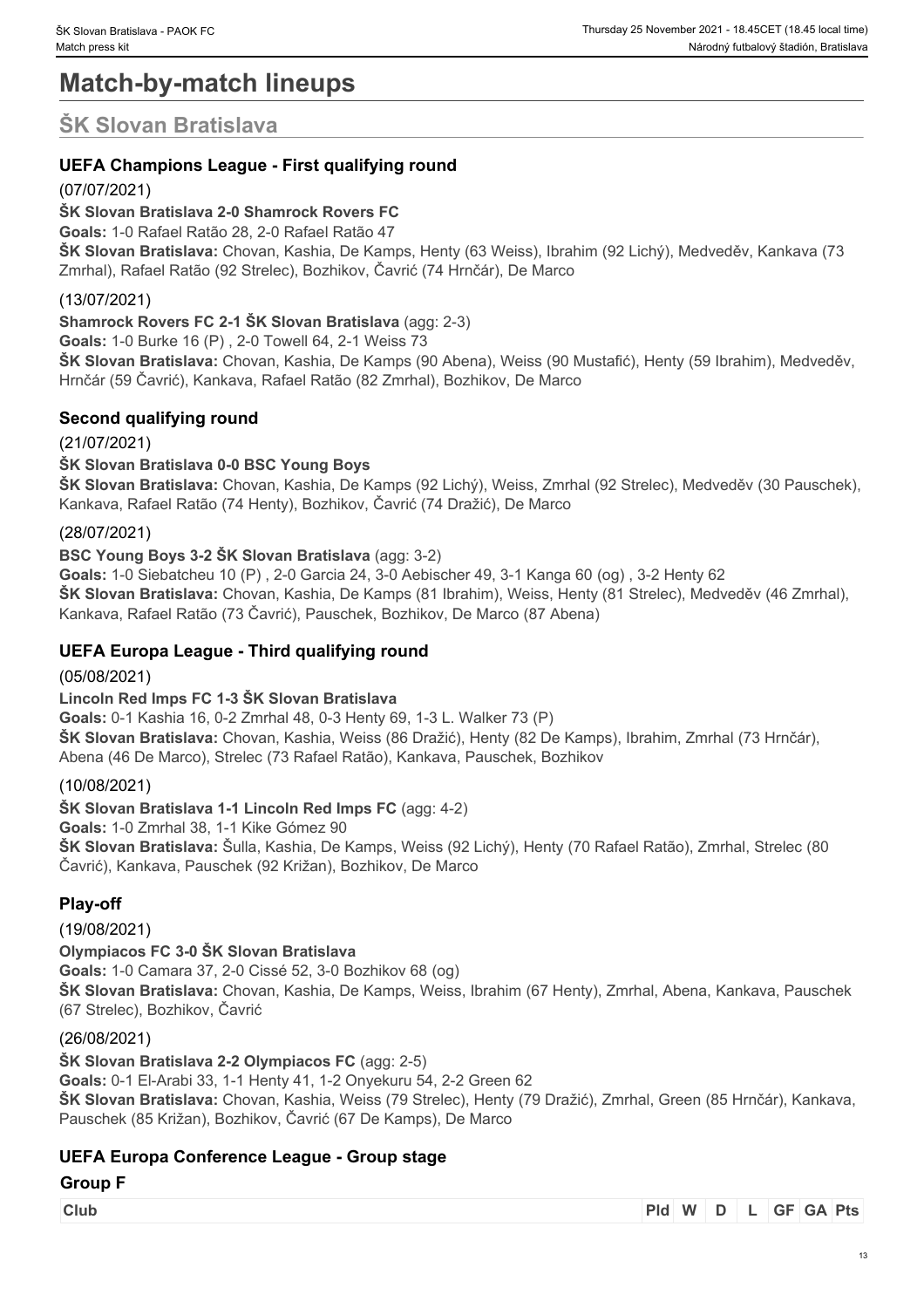| F.C. Copenhagen             |               |  |  | 4 3 0 1 9 5 9  |  |
|-----------------------------|---------------|--|--|----------------|--|
| <b>PAOK FC</b>              | 4 2 1 1 6 4 7 |  |  |                |  |
| <b>SK Slovan Bratislava</b> |               |  |  | 4 2 1 1 8 5 7  |  |
| Lincoln Red Imps FC         |               |  |  | 4 0 0 4 2 11 0 |  |

## **Matchday 1** (16/09/2021)

### **ŠK Slovan Bratislava 1-3 F.C. Copenhagen**

**Goals:** 0-1 Wind 18, 1-1 Henty 21, 1-2 Stage 42, 1-3 Wind 68 (P)

**ŠK Slovan Bratislava:** Chovan, Agbo, Kashia, Henty (83 Lichý), Zmrhal, Green, Kankava, Pauschek (78 Adler Da Silva), Bozhikov, Mráz, Čavrić (69 Dražić)

#### **Matchday 2** (30/09/2021)

**PAOK FC 1-1 ŠK Slovan Bratislava Goals:** 1-0 Akpom 9, 1-1 Green 15 **ŠK Slovan Bratislava:** Chovan, Kashia, De Kamps (33 Agbo), Henty, Dražić (70 Zmrhal), Medveděv (82 Abena), Green (82 Čavrić), Kankava, Pauschek, Adler Da Silva (70 Mráz), Bozhikov

### **Matchday 3** (21/10/2021)

**ŠK Slovan Bratislava 2-0 Lincoln Red Imps FC Goals:** 1-0 Green 46, 2-0 Henty 84 **ŠK Slovan Bratislava:** Chovan, Agbo, Kashia, Henty (92 Lichý), Zmrhal, Medveděv (92 Hrnčár), Green (67 Dražić), Kankava, Bozhikov, Mráz (67 Adler Da Silva), Čavrić (74 Ibrahim)

### **Matchday 4** (04/11/2021)

#### **Lincoln Red Imps FC 1-4 ŠK Slovan Bratislava**

**Goals:** 0-1 Green 17, 0-2 Green 25, 1-2 R. Chipolina 45+3, 1-3 Čavrić 67, 1-4 Mráz 71 **ŠK Slovan Bratislava:** Chovan, Kashia, Henty (58 Mráz), Ibrahim (76 Agbo), Zmrhal, Abena, Medveděv, Green (76 Weiss), Kankava, Bozhikov (84 Hrnčár), Čavrić (85 Adler Da Silva)

### **Matchday 5** (25/11/2021)

ŠK Slovan Bratislava-PAOK FC

#### **Matchday 6** (09/12/2021)

F.C. Copenhagen-ŠK Slovan Bratislava

## **PAOK FC**

## **UEFA Europa Conference League - Third qualifying round**

(03/08/2021) **Bohemian FC 2-1 PAOK FC Goals:** 1-0 Coote 23, 2-0 Coote 52, 2-1 Nélson Oliveira 78 **PAOK FC:** Paschalakis, Soares, Varela, El Kaddouri (63 Tzolis), A. Živković (69 Murg), Nélson Oliveira (81 Świderski), Vieirinha, Schwab, Kagawa (63 Biseswar), Esiti (63 Kurtić), Michailidis

#### (12/08/2021)

**PAOK FC 2-0 Bohemian FC** (agg: 3-2) **Goals:** 1-0 Schwab 4, 2-0 Biseswar 28 **PAOK FC:** Paschalakis, Soares (85 Taylor), Varela, El Kaddouri, A. Živković, Nélson Oliveira (73 Świderski), Vieirinha, Biseswar (85 Murg), Schwab, Kurtić (73 Esiti), Michailidis

## **Play-off**

(19/08/2021) **PAOK FC 1-1 HNK Rijeka Goals:** 0-1 Lepinjica 33, 1-1 Galešić 90+3 (og) **PAOK FC:** Paschalakis, Soares (31 Taylor), Varela, El Kaddouri (90 Esiti), Świderski, A. Živković (72 Murg), Crespo, Vieirinha, Biseswar (71 Koutsias), Schwab, Kurtić (90 Kagawa)

#### (26/08/2021)

**HNK Rijeka 0-2 PAOK FC** (agg: 1-3) **Goals:** 0-1 El Kaddouri 11, 0-2 Murg 80 **PAOK FC:** Paschalakis, Varela, El Kaddouri (67 Murg), Świderski, Taylor, A. Živković, Crespo, Vieirinha, Biseswar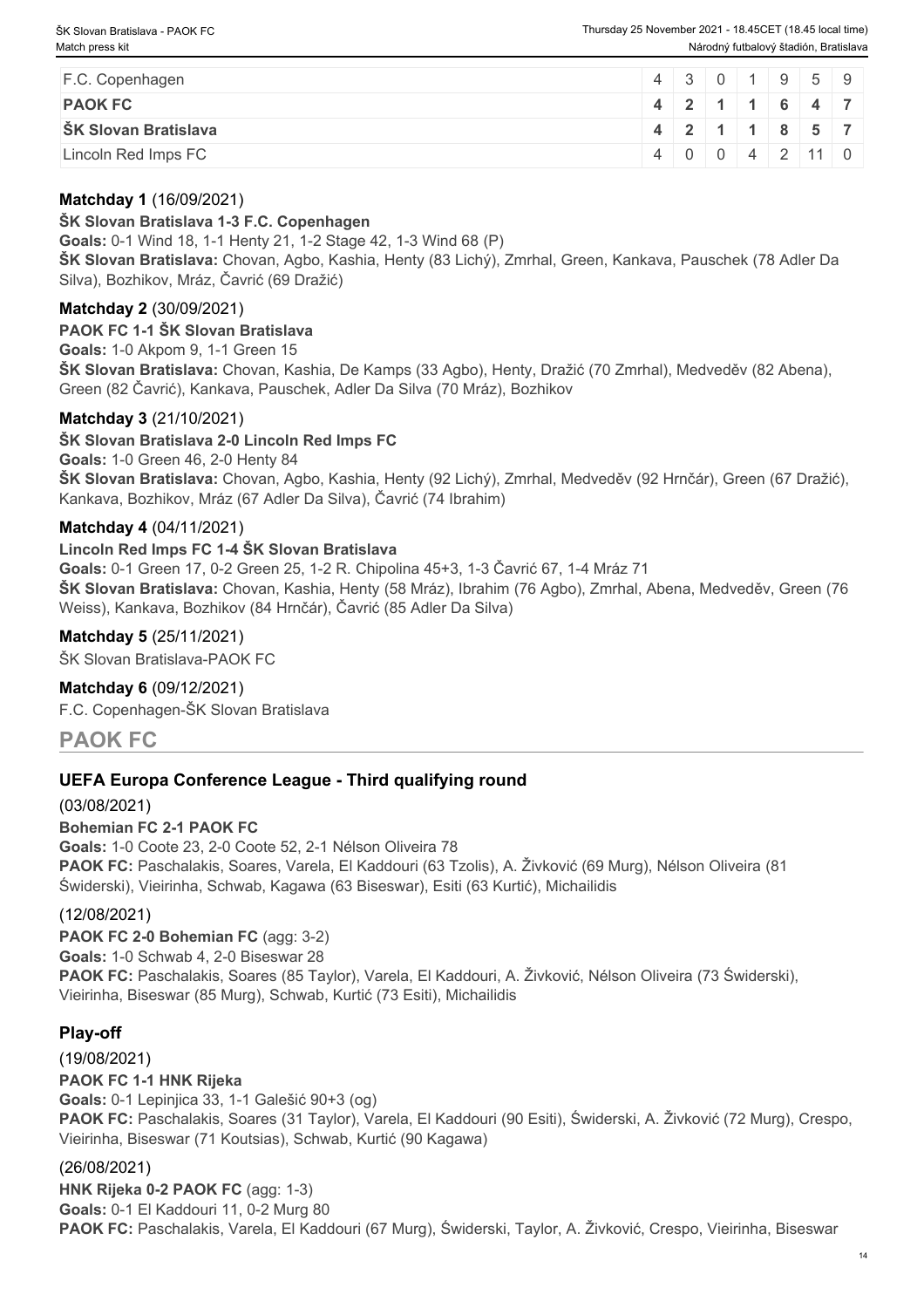(76 Kagawa), Schwab (93 Douglas Augusto), Kurtić (76 Esiti)

## **Group stage**

## **Matchday 1** (16/09/2021)

**Lincoln Red Imps FC 0-2 PAOK FC Goals:** 0-1 Akpom 45+2, 0-2 Mitriță 56 **PAOK FC:** Paschalakis, Mihaj, Murg (82 Vieirinha), Taylor, Crespo (43 Michailidis), Sidcley, Biseswar (73 Świderski), Kurtić, Mitriță (73 Konstantelias), Esiti, Akpom (82 Koutsias)

## **Matchday 2** (30/09/2021)

**PAOK FC 1-1 ŠK Slovan Bratislava Goals:** 1-0 Akpom 9, 1-1 Green 15 PAOK FC: Paschalakis, Mihaj, Douglas Augusto (58 Biseswar), Taylor, A. Živković, Sidcley (68 Vieirinha), Schwab (68 Kurtić), Mitriță (74 Konstantelias), Esiti, Akpom (74 Świderski), Michailidis

## **Matchday 3** (21/10/2021)

**F.C. Copenhagen 1-2 PAOK FC Goals:** 0-1 Sidcley 19, 0-2 A. Živković 38, 1-2 Pep Biel 80 **PAOK FC:** Paschalakis, Mihaj, Świderski (83 Akpom), Taylor, A. Živković, Sidcley, Biseswar (74 Douglas Augusto), Schwab (64 El Kaddouri), Mitriță (83 Murg), Esiti, Michailidis (74 Varela)

### **Matchday 4** (04/11/2021)

### **PAOK FC 1-2 F.C. Copenhagen**

**Goals:** 1-0 A. Živković 8, 1-1 Ankersen 34, 1-2 Pep Biel 50 **PAOK FC:** Paschalakis, Mihaj, El Kaddouri, Świderski (71 Akpom), A. Živković, Crespo (62 Taylor), Vieirinha, Biseswar (86 Murg), Schwab (86 Koutsias), Kurtić, Michailidis

**Matchday 5** (25/11/2021)

ŠK Slovan Bratislava-PAOK FC

**Matchday 6** (09/12/2021) PAOK FC-Lincoln Red Imps FC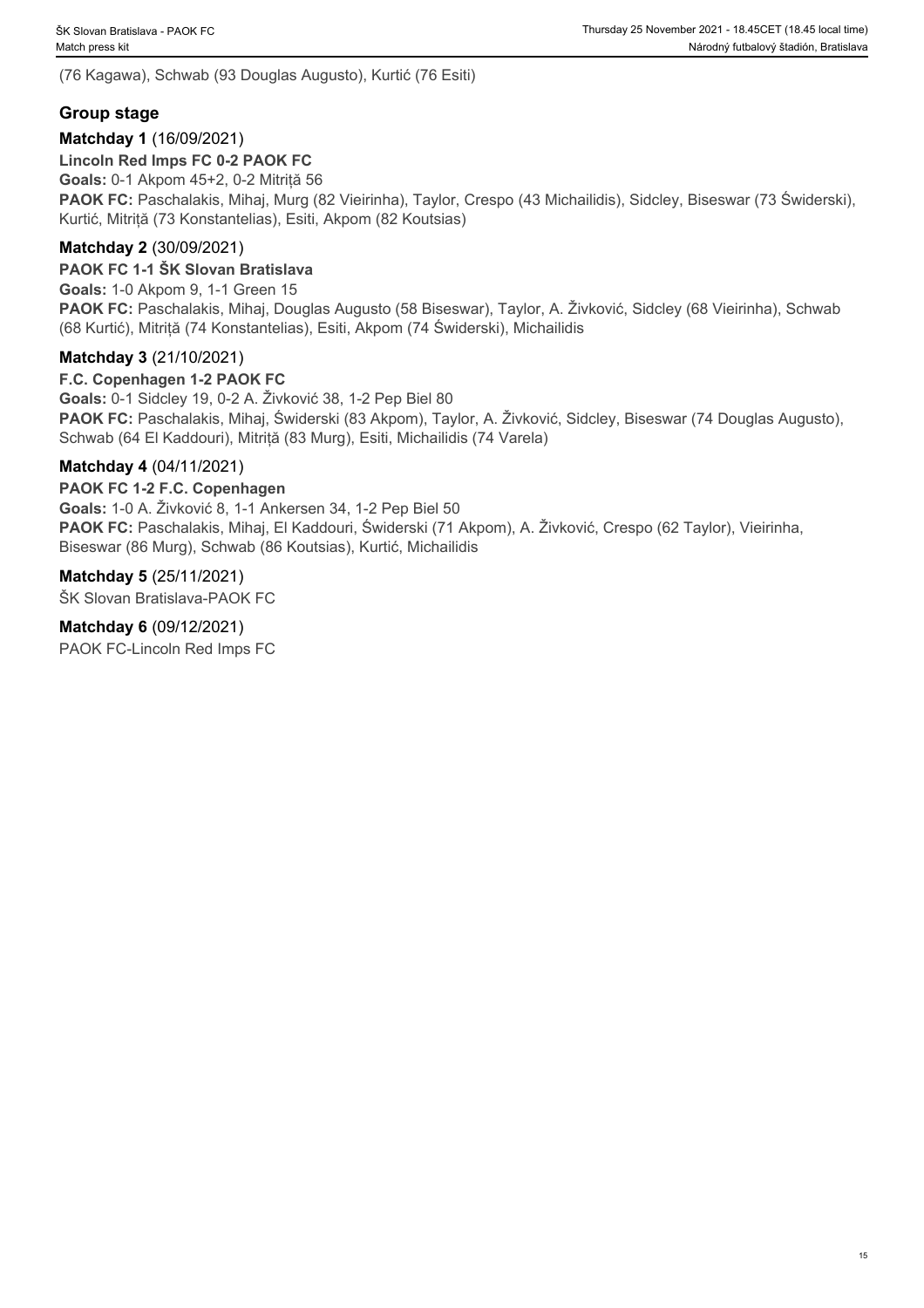# **Match officials**

| <b>Referee</b>               | Dennis Higler (NED)                    |  |
|------------------------------|----------------------------------------|--|
| <b>Assistant referees</b>    | Erwin Zeinstra (NED), Mario Diks (NED) |  |
| <b>Fourth official</b>       | Sander Van Der Eijk (NED)              |  |
| <b>UEFA Delegate</b>         | lain Blair (SCO)                       |  |
| <b>UEFA Referee observer</b> | Karel Vidlak (CZE)                     |  |
|                              |                                        |  |

## **Referee**

| Name          | of birth<br>Date | <b>UEFA matches</b> |
|---------------|------------------|---------------------|
| Dennis Higler | 30/09/1985       | $\cap$<br>◡▵        |

## **uefaeuropaconferenceleague\_matches\_involving\_teams**

No such matches refereed

**Other matches involving teams from either of the two countries involved in this match**

| <b>Date</b> | <b>Competition</b> | <b>Stage</b><br>reached | <b>Home Away</b>                    |                | <b>Result</b> | <b>Venue</b> |
|-------------|--------------------|-------------------------|-------------------------------------|----------------|---------------|--------------|
| 06/07/2017  | UEL                | 1QR                     | MFK Ružomberok FK Vojvodina         |                | $2 - 0$       | Ruzomberok   |
| 17/11/2018  | U <sub>19</sub>    | QR                      |                                     | Greece Romania | $5 - 3$       | Stara Zagora |
| 20/11/2018  | U19                | QR                      | <b>Bulgaria Greece</b>              |                | $0 - 3$       | Sliven       |
| 08/08/2019  | UEL                | 3QR                     | Universitatea Craiova AEK Athens FC |                | $0 - 2$       | Craiova      |
| 11/10/2020  | UNL                | GS-FT                   |                                     | Greece Moldova | $2 - 0$       | Athens       |